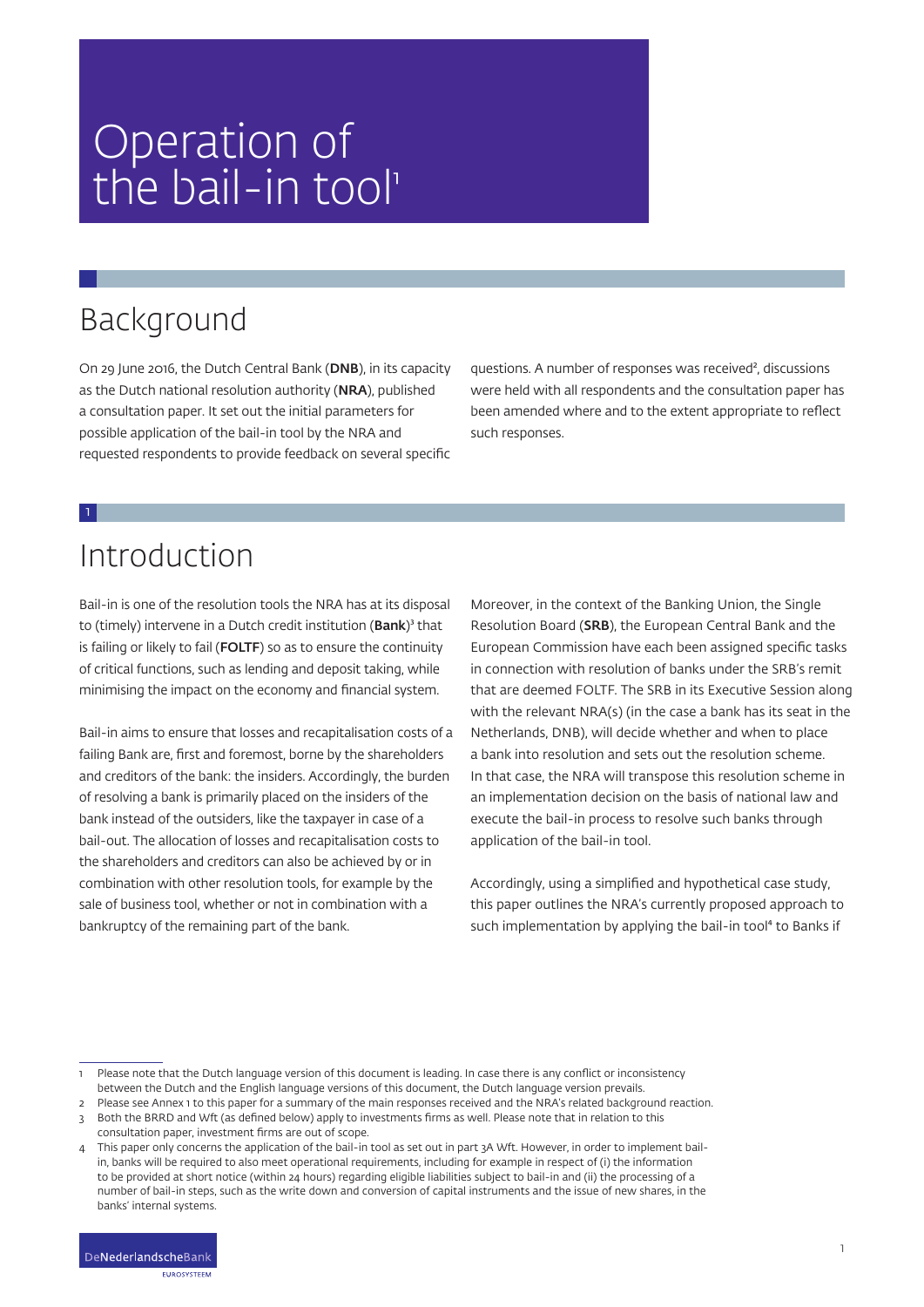such is necessary. This paper only concerns the application of the bail-in tool as part of the Bank Recovery and Resolution Directive (BRRD)<sup>5</sup> being transposed in part 3A of the Dutch Financial Supervision Act (*Wet op het financieel toezicht*, Wft) and the Single Resolution Mechanism Regulation (SRMR).<sup>6</sup>

This paper thus applies to (i) Banks that fall under the responsibility of the SRB and for which the SRB has determined the resolution scheme (to apply the bail-in tool) which requires the NRA to pass and execute a related implementation decision and (ii) Banks that only fall under the responsibility of the NRA and for which the NRA has taken a resolution decision to apply and execute the bail-in tool.

In doing so, this paper elaborates on certain specific topics, such as the 'no creditor worse off' principle (NCWO), takeover defence measures in resolution, the NRA's (implementing) decision(s), the trade in securities issued by the Bank in resolution<sup>7</sup> and legal protection.

This paper does not deal with several other issues related to the bail-in tool, such as, for example, the role of Contingent Convertible bonds, valuation methodologies<sup>8</sup>, the possibility of discretionary exclusion of eligible liabilities, or conditions for access to the Single Resolution Fund (SRF).

Finally, the provisions contained in the Wft do not prescribe a specific procedure for the application of the bail-in tool. Accordingly, if the resolution objectives or the circumstances of the case so require, DNB may choose to apply the bail-in tool differently than set out in this paper.

<sup>5</sup> Directive 2014/59/EU of the European Parliament and of the Council of 15 May 2014 establishing a framework for the recovery and resolution of credit institutions and investment firms and amending Council Directive 82/891/EEC and Directives 2001/24/EC, 2002/47/ EC, 2004/25/EC, 2005/56/EC, 2007/36/EC, 2011/35/EU, 2012/30/EU and 2013/36/EU and Regulations (EU) No 1093/2010 and (EU) No 648/2012 of the European Parliament and of the Council (OJ EU 2014, L 173).

<sup>6</sup> Regulation (EU) No 806/2014 of the European Parliament and of the Council of 15 July 2014 establishing uniform rules and a uniform procedure for the resolution of credit institutions and certain investment firms in the framework of a Single Resolution Mechanism and a Single Resolution Fund and amending Regulation (EU) No 1093/2010.

<sup>7</sup> The Dutch language version of this paper uses the term 'resolutie' (resolution) while the Wft uses the term 'afwikkeling' (wind-down).

<sup>8</sup> This is currently being developed in an international context, including, amongst others, at the EBA level (see e.g. EBA-RTS-2017-05 and 06).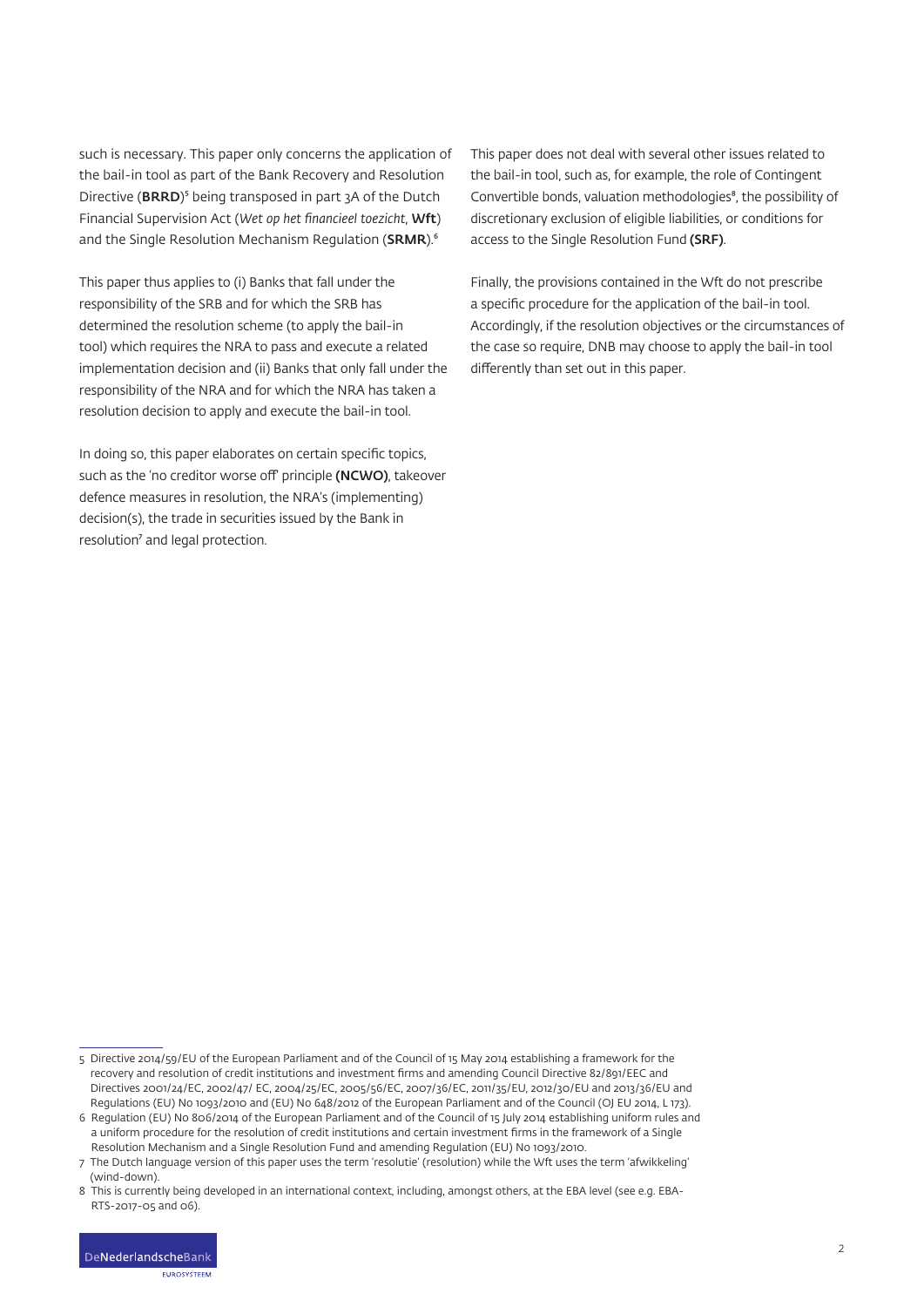### General aspects

Bail-in is one of the four resolution tools that the NRA can apply in respect of a Bank that meets the following conditions for resolution:

I. the Bank is FOLTF<sup>9</sup>;

2

- II. there is no reasonable prospect that a private solution or the use of regular supervision tools will rectify the situation; and
- III. resolution of the Bank is necessary in the public interest. This involves assessing whether intervention is necessary and proportionate and whether the resolution objectives could not be achieved equally well through insolvency proceedings. The resolution objectives are:
	- a) ensuring the continuity of critical functions,
	- b) avoiding a significant adverse effect on financial stability,
	- c) protecting public funds by minimising reliance on extraordinary public financial support,
	- d) protecting covered depositors and investors as well as
	- e) client funds and client assets.

The bail-in tool is first of all applied to absorb losses and recapitalise the distressed Bank so that it once again meets its license requirements (including its minimum capital requirements). The recapitalisation must be such as to restore market confidence. Further, there should be a reasonable prospect that application of the bail-in tool will restore the Bank to financial soundness and long-term viability.

When applying the bail-in tool – once reserves<sup>10</sup>, shares and relevant capital instruments have been wholly or partly written down $n =$  non-excluded liabilities are written down or converted into rights to newly issued shares or other instruments of ownership<sup>12</sup> of the Bank in resolution. Write down and conversion are applied in the reverse order of the priority of claims in Dutch law insolvency proceedings.<sup>13</sup>

In addition, the bail-in tool can be applied in combination with the other resolution tools, namely (i) the use of a bridge bank, (ii) asset separation and (iii) sale of business. For example, application of the bail-in tool can provide capital for a bridge bank<sup>14</sup> or an asset management vehicle after separation of assets or, if the sale of business tool is used, be applied to the Bank in resolution before transferring shares to another party.

Certain liabilities are excluded from bail-in by law, including<sup>15</sup>: covered deposits, secured claims, claims with an original maturity of less than seven days, claims of employees, claims of commercial or trade creditors and claims arising from the provision of goods or services to the Bank that are critical to the daily functioning of its operations, including IT services, utilities and the rental, servicing and upkeep of premises.

<sup>9</sup> See the EBA Guidelines on the interpretation of the different circumstances when a bank shall be considered FOLTF under article 32(6) BRRD (EBA/GL/2015/07).

<sup>10</sup> The term "reserves" as used throughout this paper refers to Common Equity Tier 1 items as defined in article 26 (1) (b-f) of the Capital Requirements Regulation (CRR) as further described in Annex 2 below.

<sup>11</sup> See Chapter 3 below for further details.

<sup>12</sup> For the definitions of Common Equity Tier 1 items, Common Equity Tier 1 instruments, instruments of ownership, relevant capital instruments and debt instruments, please see Annex 2 to this paper. References throughout this paper to "shares" shall, where appropriate, also include references to depositary receipts which may be issued in respect of such shares.

<sup>13</sup> Compare article 17, 21(10) and 27(15) SRMR and 48 BRRD.

<sup>14</sup> In this scenario, the eligible liabilities transferred to the bridge bank would subsequently be (partially) written down and converted, resulting in additional capital. The capital of a bridge bank or asset management vehicle can alternatively be provided by transferring more assets than liabilities to such entity.

<sup>15</sup> See also article 27(3) SRMR and article 44(2) BRRD.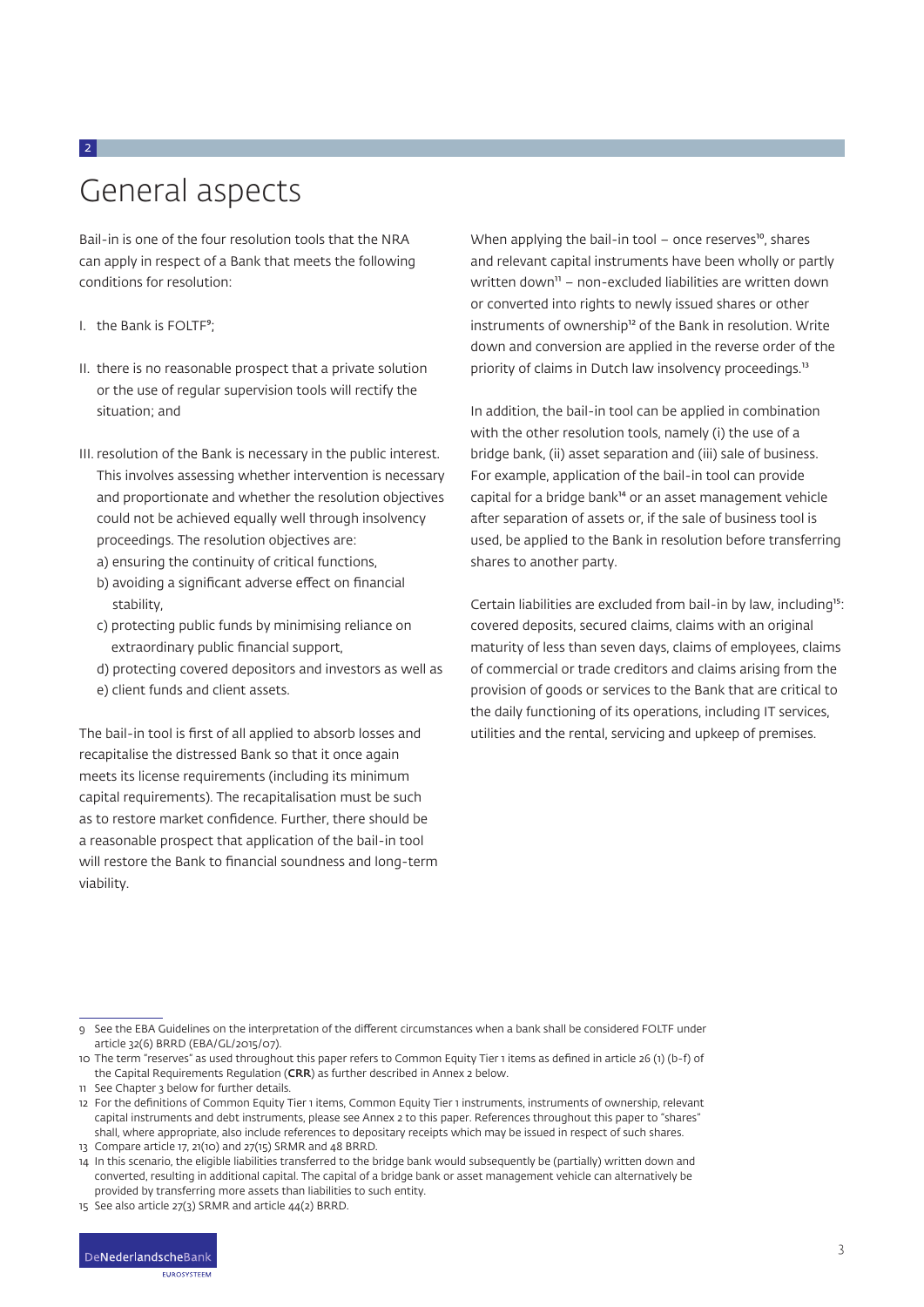In addition to these eligible liabilities excluded by law, the resolution authority **may** in exceptional circumstances wholly or partly exclude certain claims from bail-in, if<sup>16</sup>:

- $\blacksquare$  it is impossible to bail-in a liability within a reasonable time;
- exclusion is strictly necessary and proportionate to ensure the continuity of critical functions and core business lines;
- exclusion is strictly necessary and proportionate to avoid widespread contagion; or
- **EXECUTE:** application of the bail-in tool to those eligible liabilities would cause value destruction such that the losses borne by other creditors would be bigger than if the exclusion were applied.

#### 3

### Write-down and conversion of capital instruments tool and bail-in tool

A distinction must be made between the write-down and conversion of capital instruments tool ( $WDCCI$ )<sup> $\sigma$ </sup> and the bail-in tool.<sup>18</sup> WDCCI involves writing down the reserves, the value of shares or other instruments of ownership and relevant capital instruments of the Bank and/or, ultimately, the conversion of those relevant capital instruments into Common Equity Tier 1 instruments.

WDCCI may be applied to Banks both in and out of resolution. Application out of resolution may occur if the supervisory authority considers that the Bank is no longer viable without WDCCI<sup>19</sup> (or, in other words, where it determines that the application of WDCCI only is sufficient to avoid insolvency). In such a case, the NRA will apply the WDCCI tool where applicable, upon notification by the supervisory authority.

If the conditions for resolution have been met and it is determined that WDCCI would not be sufficient to restore the viability of the Bank, the Bank will instead be placed in resolution. In such case, the bail-in tool can be applied to its non-excluded eligible liabilities. The bail-in tool therefore sequentially follows WDCCI. Whereas WDCCI relates to the writing down or conversion of capital instruments, bail-in continues with subordinated debt followed by senior debt and, finally, preferred debt. When WDCCI and thereafter the bail-in tool are applied, the NRA should take the write-down and conversion steps in the following order (respecting the insolvency hierarchy of creditors):

in the context of WDCCI:

- 1 Common Equity Tier 1 items as referred to in article 26(1)(b)-(f) Capital Requirements Regulation (CRR) (incl. reserves); then
- 2 The principal amount of the shares or other instruments of ownership issued by or with the cooperation of the Bank; then
- 3 The principal amount of the relevant capital instruments issued by or with the cooperation of the Bank (first Additional Tier 1 and then Tier 2 capital); and

in the context of application of the bail-in tool:

- 4 The principal amount of subordinated debt that does not qualify as Additional Tier 1 and then Tier 2 capital; and finally
- 5 The principal amount of, or outstanding amount payable in respect of, the remaining non-excluded eligible liabilities

<sup>16</sup> See article 44(3) BRRD and the EC Delegated Regulation (EU) 2016/860 of 04.02.2016 specifying further the circumstances where exclusion from the application of write-down or conversion powers is necessary under article 44(3) BRRD.

<sup>17</sup> See article 3A:21 Wft in conjunction with article 21 SRMR. WDCCI is not, strictly speaking, a resolution tool, but it is one of the tools at the disposal of the NRA.

<sup>18</sup> Article 3A:44 Wft and following.

<sup>19</sup> See article 21(1) SRMR.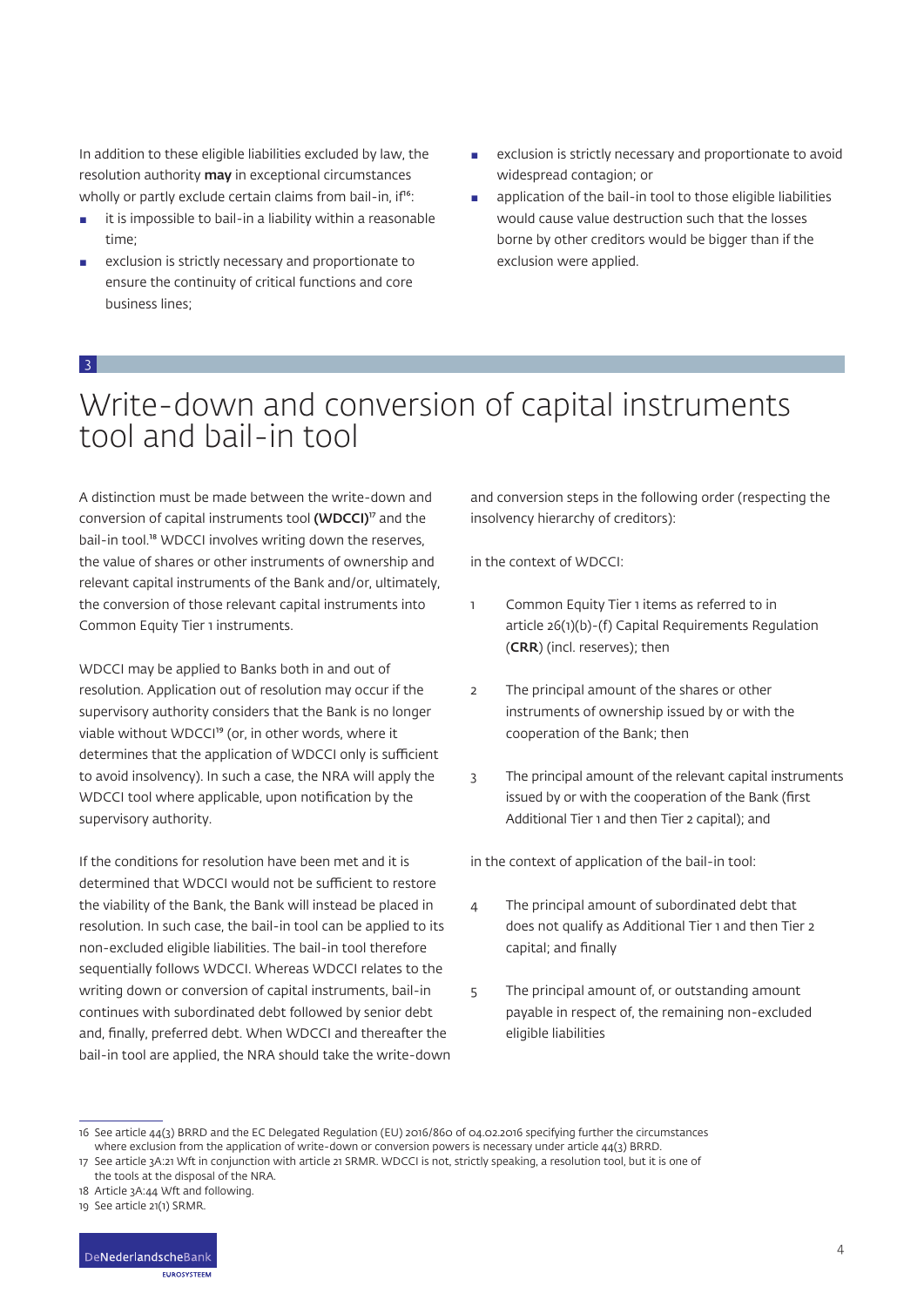## Valuations

4

The NRA has the power to intervene in the rights of Banks' shareholders and creditors. To ensure that this power is exercised with due care (such that both the resolution objectives are achieved and the rights of shareholders and

creditors are respected), independent valuations<sup>20</sup> should be carried out at various moments during the resolution process.

#### Box 1: types of valuation in resolution.<sup>21</sup>

#### 1 Valuation to inform whether the Bank is FOLTF (article 20 section 5 (a) SRMR), FOLTF valuation

This valuation serves to inform the NRA whether the conditions for WDCCI in the recovery phase or in resolution are met. It is an accounting valuation of the Bank's assets and liabilities and results in an updated balance sheet. This valuation is initiated by the NRA and is carried out by an independent party before WDCCI or resolution is applied. When determining whether a Bank is FOLTF, the NRA must also consider other factors such as loss of confidence and outflow of liquidity.

#### 2 Resolution valuation (article 20 section 5 (b) SRMR)

This valuation informs which resolution measures may be taken and the extent to which reserves, shares, relevant capital instruments and non-excluded liabilities are written down or converted and the conversion rate. An independent economic valuation of the Bank's assets and liabilities is initiated by the NRA. Ideally, this valuation should be completed before the resolution decision is

taken by the NRA, but in urgent cases may be finalised later. However, the valuation should be completed before the final conversion rate can be determined. A provisional NCWO valuation forms part of the (provisional) resolution valuation (article 20(2)SRMR).

#### 3 Liquidation valuation (article 20 section 16, 17 and 18 SRMR)

The aim of this valuation is to verify the extent to which the NCWO principle has been complied with when applying the bail-in tool. This involves calculating the amount which creditors and shareholders would have received in the event of the Bank's hypothetical bankruptcy. This amount is then compared with the amount which these parties have received in resolution. This valuation is initiated by the NRA and carried out by an independent party. The liquidation valuation must take place as soon as possible after resolution, for which purpose the moment of the resolution decision is used as the reference date.

20 Whether a valuation is independent is a matter to be assessed, among other things, by reference to EBA's final report on the draft Regulatory Technical Standards on independent valuers under article 36(14) of Directive 2014/59/EU.

**ELIDOSVETEEM** 

<sup>21</sup> As regards the various valuations in resolution, see EBA-RTS-2017-05 and 06. These provide, amongst others, that the provisional valuation to determine whether the bank is FOLTF can be performed by an independent expert as well as the NRA.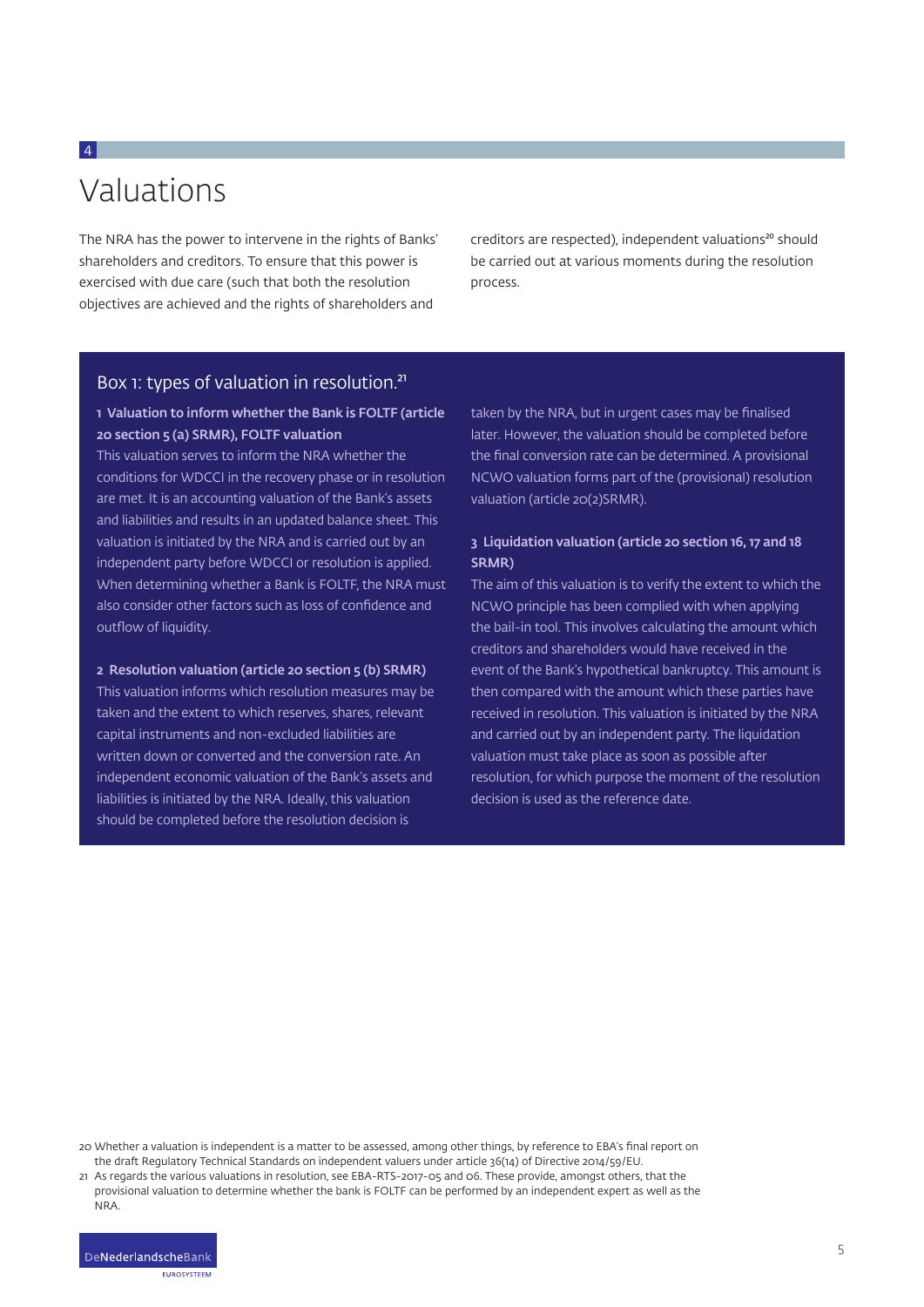# Operation of the bail-in tool

This chapter illustrates the operation of the bail-in tool in a stylised example.

#### Assumptions in the case of ABC Bank:

- **ABC Bank N.V. (ABC Bank)**<sup>22</sup> is an independent bank, is not part of a group and has no foreign operations.
- The shares have a par value of EUR 2 (per share). 500,000,000 shares have been issued.
- ABC Bank's balance sheet is as follows:

| bedi thing pobition not barin    |                |                                                                                                                                                                                        |        |                            |
|----------------------------------|----------------|----------------------------------------------------------------------------------------------------------------------------------------------------------------------------------------|--------|----------------------------|
| Assets (x€1bln)                  |                | Liabilities ( $x \in IbIn$ )                                                                                                                                                           |        |                            |
| Cash<br>Mortgages:<br>SME-loans: | 10<br>60<br>30 | Capital:<br>- Reserves<br>- Shares (nominal value):<br>- Relevant capital instruments<br>Subordinated debt (other):<br>Senior creditors:<br>Guaranteed deposits:<br>Secured financing: | 4<br>5 | 10<br>10<br>25<br>35<br>20 |
| Total:                           | 100            | <b>Total</b>                                                                                                                                                                           |        | 100                        |

#### Starting position ABC Bank

5

- Due to a poor economic climate, ABC Bank's portfolio of SME loans comes under particular stress and as a result ABC Bank has to write down the assets in the portfolio by EUR 15 billion. The uncertainty about the value of the assets means that there is the risk of a bank run.
- ABC Bank falls under the exclusive competence of the NRA.<sup>23</sup>
- The conditions for resolution have been met.
- There is no reason to exclude certain eligible liabilities from bail-in.
- Following the determination by the Supervisory Authority that ABC Bank is FOLTF, the NRA places ABC Bank in resolution and then applies in accordance with the resolution plan, WDCCI and the bail-in tool. The following steps can be taken for this purpose. It should be noted that the timelines included in this diagram are merely indicative and that there may be a certain degree of overlap between the various steps:

<sup>23</sup> This means the example pertains to a Dutch bank in respect of which both the resolution decision and the implementation thereof are the responsibility of the NRA.



<sup>22</sup> In the example, a fictional bank with the most common legal form in the Netherlands is used, namely that of a public limited liability company (naamloze vennootschap). If it were to have a different legal form, the step-by-step analysis set out in this paper could require modification.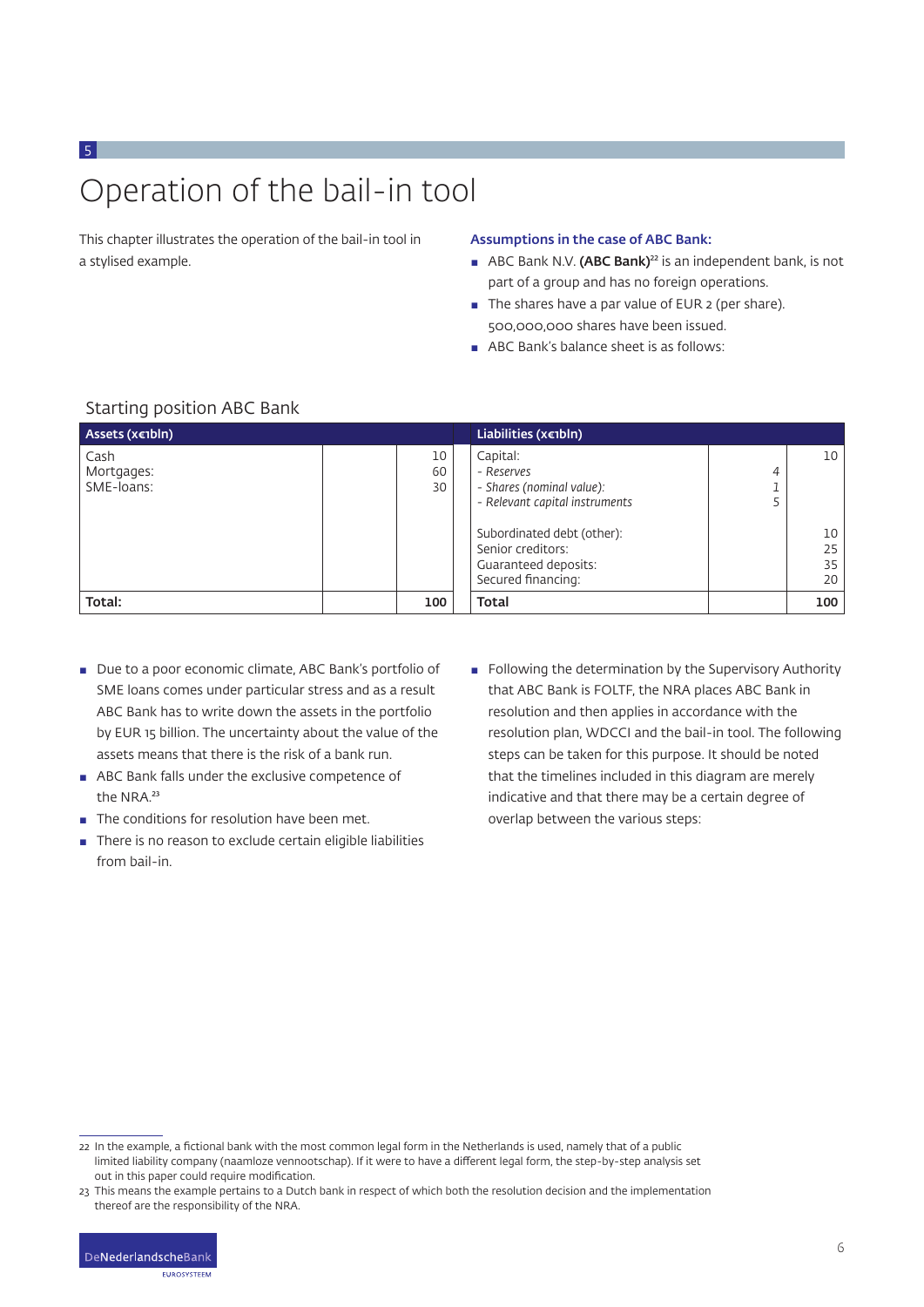

These steps are elaborated below.

### Preparation

#### Step 1: FOLTF valuation and resolution valuation

- $\blacksquare$  The NRA instructs a valuer to prepare the valuation to inform the NRA whether the Bank is FOLTF.
- The NRA obtains a resolution valuation. If an independent resolution valuation that meets all the requirements is not possible, a provisional resolution valuation (by the

NRA) would initially be sufficient. However, a definitive resolution valuation should then be prepared at a later stage (see step 6).

 $\blacksquare$  It is apparent from the resolution valuation that the net asset value of ABC Bank is negative:

#### Balance sheet ABC Bank - losses

| Assets (x€1bln)                   |              |                | Liabilities ( $x \in IbIn$ )                                                                                                                                           |              |                              |
|-----------------------------------|--------------|----------------|------------------------------------------------------------------------------------------------------------------------------------------------------------------------|--------------|------------------------------|
| Cash:<br>Mortgages:<br>SME loans: | $30 - 15 =$  | 10<br>60<br>15 | Capital:<br>- Reserves<br>- Shares<br>- Relevant capital instruments:<br>Subordinated debt (other):<br>Senior creditors:<br>Guaranteed deposits:<br>Secured financing: | $10 - 15 =$  | $-5$<br>10<br>25<br>35<br>20 |
| Total                             | $100 - 15 =$ | 85             | <b>Total</b>                                                                                                                                                           | $100 - 15 =$ | 85                           |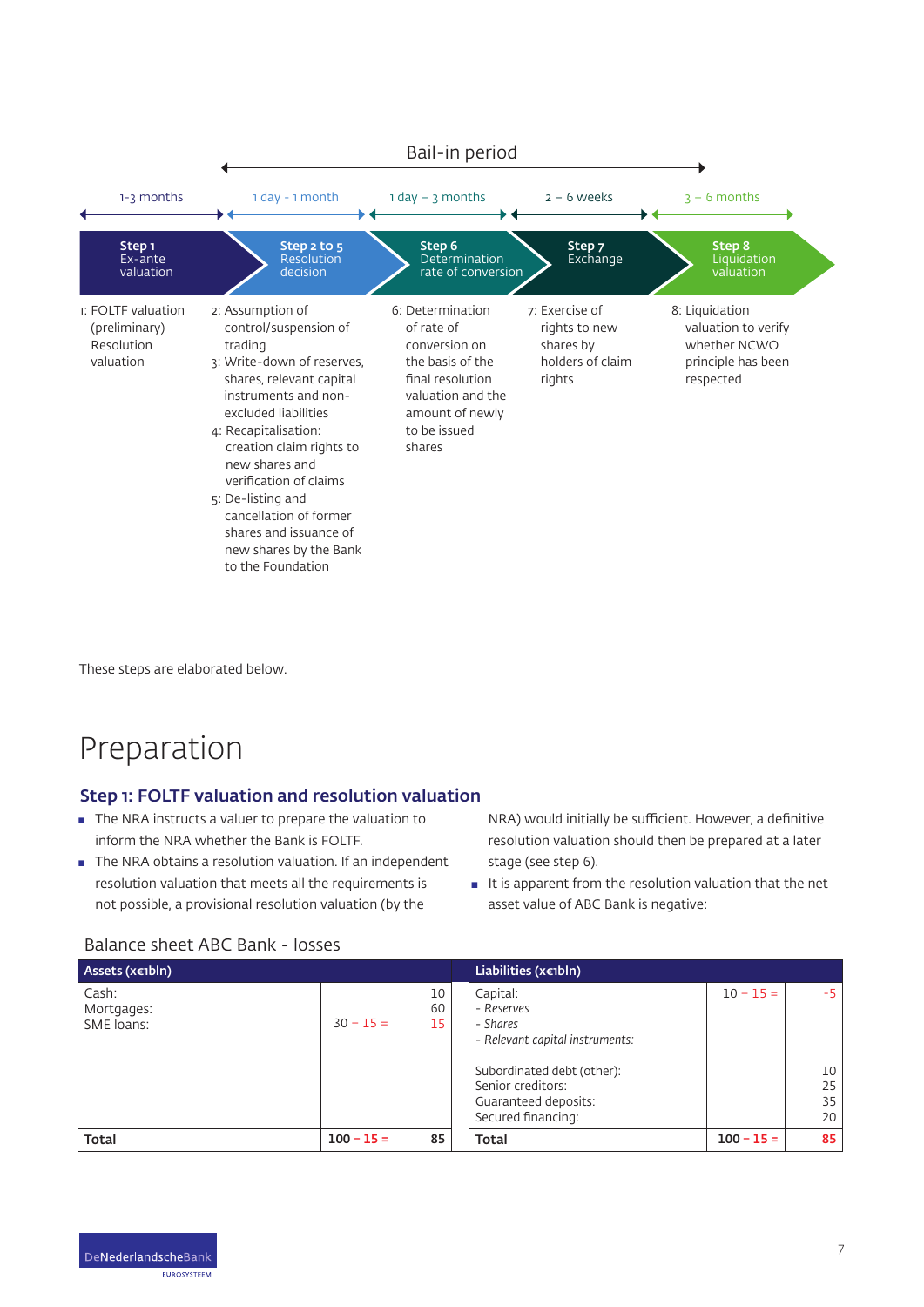#### Step 2 Take-over of control/suspension of trading

- At the start of the resolution process, the NRA takes control of ABC Bank.<sup>24</sup> The NRA may do this either directly or through the appointment of a special manager. The resolution decision<sup>25</sup> provides that the special manager or, as the case may be, the NRA has the rights and powers previously exercised by the bodies of ABC Bank and its shareholders.<sup>26</sup>
- At the NRA's request, the Dutch Financial Markets Authority (*Autoriteit Financiële Markten*, AFM) exercises its authority to suspend trading in financial instruments issued by ABC Bank (see also chapter 10 of this paper).<sup>27</sup>

### Write-down

#### Step 3 Loss absorption

- The reserves, par value of the shares and relevant capital instruments are written down to nil and the principal amount of other eligible liabilities is wholly or partly written down.
- A written decision of the NRA (which forms part of the resolution decision) is sufficient.

For ABC Bank this means that the loss absorption takes place as follows:

#### **WDCCI**

- As ABC Bank's net asset value is negative, the NRA's decision involves reducing to nil:
	- its reserves;
	- the par value of its shares or other instruments of ownership; and
	- the principal amount of its relevant capital instruments

#### Bail-in

- $\blacksquare$  The next creditors in line are the holders of other subordinated debt. The resolution decision provides for:
	- reduction of the principal amount of the other subordinated debt by EUR 5 billion.

#### Balance sheet ABC Bank – WDCCI and bail-in (write-down)

| Assets (x€1bln)                                     |                                                                                                       | Liabilities ( $x \in IbIn$ )                                    |                                  |                |
|-----------------------------------------------------|-------------------------------------------------------------------------------------------------------|-----------------------------------------------------------------|----------------------------------|----------------|
| Cash:<br>10<br>60<br>Mortgages:<br>SME loans:<br>15 | Capital:<br>- Reserves:<br>- Shares:<br>- Relevant capital instruments:<br>Subordinated debt (other): | $4 - 4 = 0$<br>$1 - 1 = 0$<br>$5 - 5 = 0$<br>$10 - 5 =$         | $\overline{0}$<br>5 <sup>1</sup> |                |
|                                                     |                                                                                                       | Senior creditors:<br>Guaranteed deposits:<br>Secured financing: |                                  | 25<br>35<br>20 |
| <b>Total</b>                                        | 85                                                                                                    | <b>Total</b>                                                    |                                  | 85             |

Legend: the instruments to which WDCCI is applied have been highlighted in orange; the instruments that are written down through application of the bail-in tool are highlighted in yellow.

26 The Bank's governing bodies as such remain intact but on the basis of article 3A:49 Wft their powers may only be exercised by the special manager or the NRA and no longer by the members of the board of directors, supervisory board or shareholders, as applicable. In this connection article 15 section 1 (c) SRMR is applicable.

27 See article 3A:56 Wft (which refers to article 1:77d and 1:77e Wft).



<sup>24</sup> Article 3A:49 Wft.

<sup>25</sup> The resolution decision covers more than just the resolution of the bank and includes decisions on steps 3-7 (also see chapter 8 of this paper).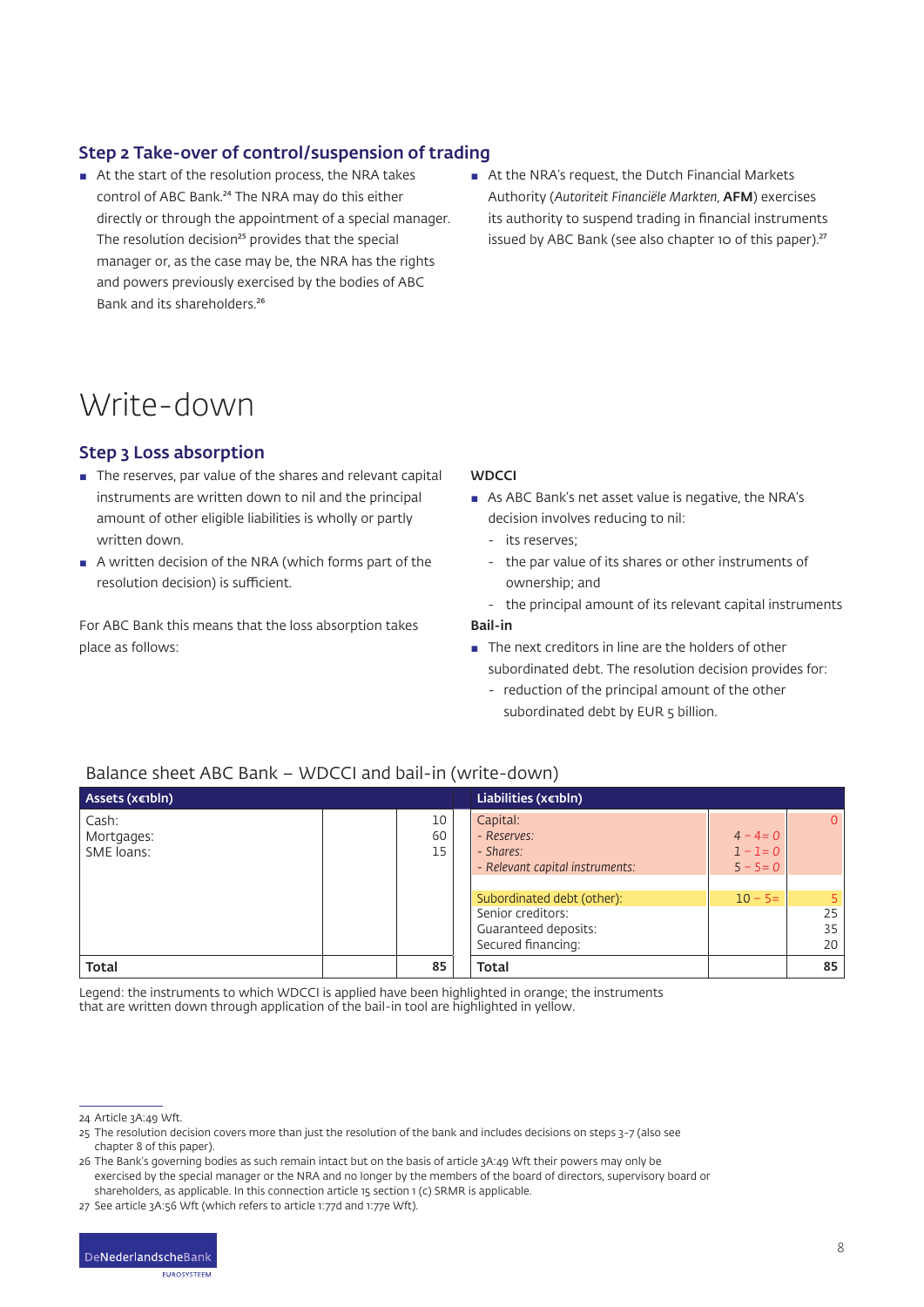## Recapitalisation

#### Step 4 Creation of rights to new shares

- The next step is to provide ABC Bank with fresh capital. The recapitalisation can in this case be achieved by: (i) full conversion of its remaining subordinated debt and (ii) partial conversion of its senior creditors.
- In order to recapitalise ABC Bank, the NRA decides that these debts are converted in rights to newly (to be) issued shares in ABC Bank (Claim Rights).<sup>28</sup> These Claim Rights are transferable.<sup>29</sup> The NRA can further specify the characteristics of the Claim Rights in its decision. To the extent that the conversion rate at which Claim Rights can be converted into new shares of ABC Bank cannot yet be definitively determined at the time of the NRA's resolution decision (because only a provisional resolution valuation is available , see step 6), the Claim Rights represent a potential claim to newly (to be) issued shares.<sup>30</sup>
- **These Claim Rights may be exercised against ABC Bank**<sup>31</sup> and thus bear a certain similarity to pre-emption rights for shareholders as referred to in article 2:96a Dutch Civil Code (DCC) in the sense that these Claim Rights similar to pre-emption rights, may be made transferable (tradeable) until the ultimate moment they can be exercised.
	- The Claim Rights may be listed for this purpose on an official market. This enhances marketability and has the advantage that trading is visible, cost efficient and traceable.
	- Although no prospectus is required by law, a concise information memorandum describing, amongst others, (i) the nature, characteristics and scope of the Claim Rights, (ii) the exchange process and (iii) certain regulatory aspects may be desirable.
- $\blacksquare$  If there is a takeover defence measure in place whereby depositary receipts (*certificaten van aandelen*) are issued for ABC Bank's shares and the NRA determines that this measure should be respected in resolution (see also chapter 6 of this paper), the NRA can provide that the conversion of a Claim Right entitles the holder thereof to depositary receipts (*certificaten van aandelen*) instead of shares. The NRA may also choose to reinstate or introduce one or more takeover defence measures using the Foundation established by it in the context of the issuance of new shares (see step 5 below for background and definition).
- **E** If the creditors entitled to Claim Rights are not known in advance, they should contact ABC Bank for verification of their claims within such period as may be specified by the NRA. The verification process establishes who is entitled to the Claim Rights as soon as possible and as such contributes to the tradeability of these rights. The NRA may cooperate with central securities depositories in identifying the persons entitled to the Claim Rights.

28 Pursuant to article 3A:21(1) (c) Wft, the Claim Rights come into existence as a consequence of the public legal act (publiekrechtelijke rechtshandeling) of the NRA.

<sup>29</sup> Claim Rights may be traded prior to their exercise during a period to be designated by the NRA to allow parties who are prohibited from investing or do not wish to invest in such instruments to dispose thereof.

<sup>30</sup> In determining the final target recapitalization amount a prudent approach shall prevail. In certain circumstances this might entail taking into consideration the reduced amount of RWA´s post resolution. The NRA may apply different conversion rates (see also article 3A:44 (3) and 50 BRRD).

<sup>31</sup> The entity in resolution has the obligation to issue shares (Common Equity Tier 1 instruments) to the holders of the Claim Rights pursuant to the resolution decision (article 3A:45 ( 1) Wft.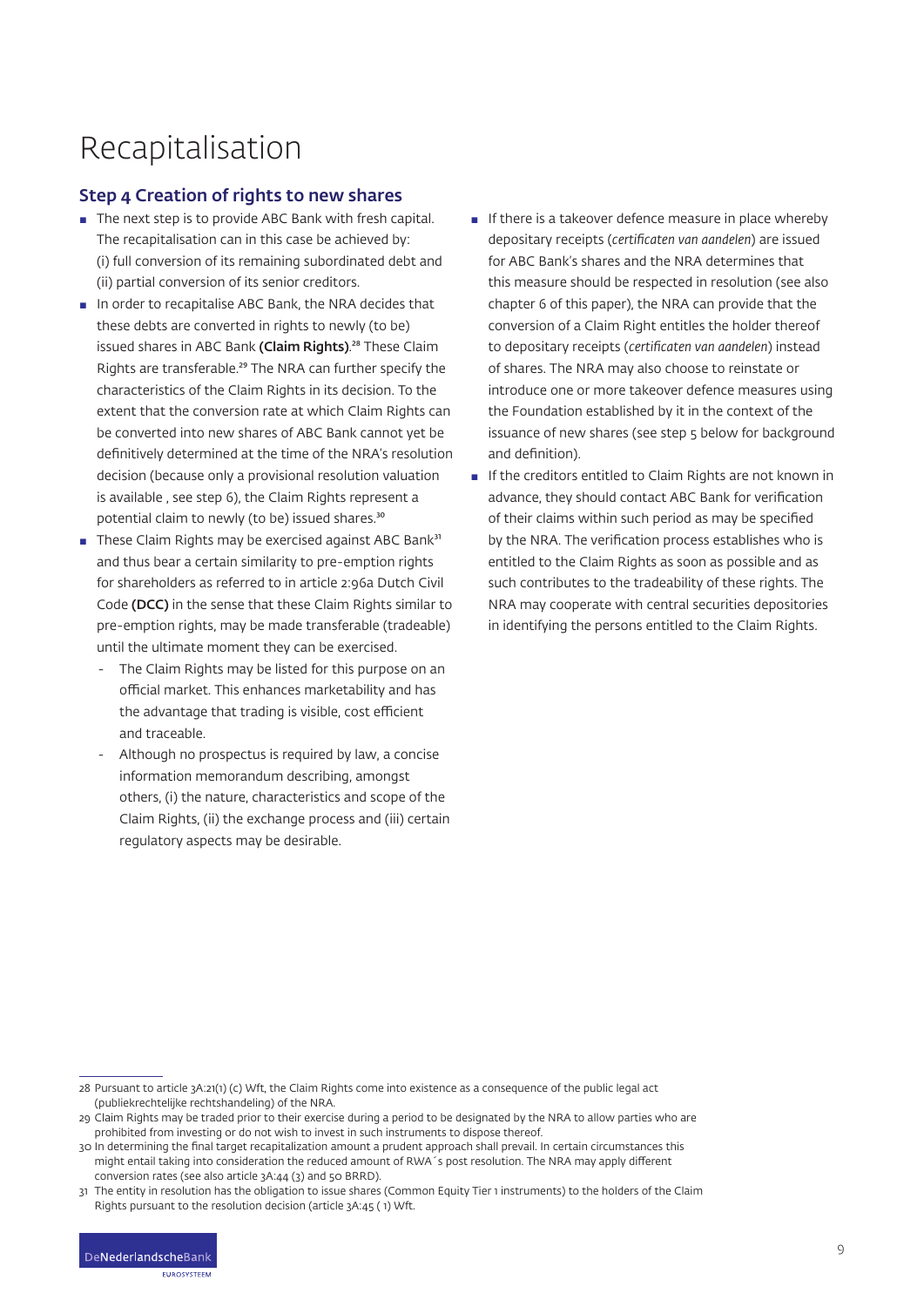#### Step 5 Issuance of new shares

- $\blacksquare$  At the same time as the write-down of the shares in step 3 above, the NRA requires ABC Bank to issue<sup>32</sup> new shares to be held on trust (*ten titel van beheer)* to a new, NRA incorporated Dutch foundation (*stichting,* Foundation) and immediately thereafter proceeds to cancel<sup>33</sup> all shares that have been written down. These new shares will be held by the Foundation.
- The use of the Foundation as the holder of the shares, ensures that there is clarity regarding the initial new shareholding structure of ABC Bank.<sup>34</sup> In addition thereto this construction may simplify the transfer of the shares to the holders of the Claim Rights.<sup>35</sup>
- Various aspects of the share issue can be arranged directly in the resolution decision, including:
	- obtaining a stock exchange listing for the new shares; and
	- amending the articles of association of ABC Bank, for example if the nominal value of the shares has been changed.

#### Step 6 Determination of conversion rate and number of shares to be issued

- $\blacksquare$  If the ex-ante resolution valuation does not meet all (legal) requirements, the NRA should arrange for a definitive resolution valuation to be prepared as quickly as possible after effecting the resolution action(s).
- **■** Upon finalisation of the resolution valuation, the NRA can determine the conversion rate and therefore the number of new shares the former holders of converted subordinated bonds and senior creditors (which fall within the scope of the bail-in tool) will receive in exchange for their Claim Rights. If possible, this step is taken together with steps 2-5 above.
- **B** Subject to the general principles relating to resolution

and the NCWO principle, different conversion rates may be applied to take account of the difference in ranking between the subordinated bondholders and the senior creditors.<sup>36</sup> This can be done, for example, by granting the senior creditors relatively more shares.

**If the final resolution valuation finds that the level write**down/conversion should be less than actually has taken place pursuant to the preliminary valuation, the NRA can write-up the initially converted debt. Part of the debt is – in principle – then reinstated at its original terms and conditions.<sup>37</sup>

<sup>32</sup> The DCC (article 2:64 and 2:175 DCC) requires a public limited liability company (naamloze vennootschap) or private limited liability company (besloten vennootschap) to have shareholders at all times. Each share so to be issued will be fully paid up upon issue from the capital reserve created as a result of the conversion of eligible liabilities.

<sup>33</sup> The cancellation of the shares takes place by decision of the NRA (article 3A:21 section 1(b) Wft).

<sup>34</sup> As a result of this structure, (i) it is clear that all existing shareholders can no longer derive any rights from their written down and cancelled shares and (ii) until the exercise of the Claim Rights the Foundation shall be the sole shareholder. Until the moment of exercise of the Claim Rights or the granting of a DNO, the voting rights can be exercised by the special manager or the NRA.

<sup>35</sup> The transfer of the shares may also take place in another manner then through the Foundation.

<sup>36</sup> See article 50 BRRD and the EBA Final Guidelines on the rate of conversion of debt to equity in bail-in, EBA-GL-2017-03.

<sup>37</sup> See article 20(12) SRMR) for the write-up mechanism.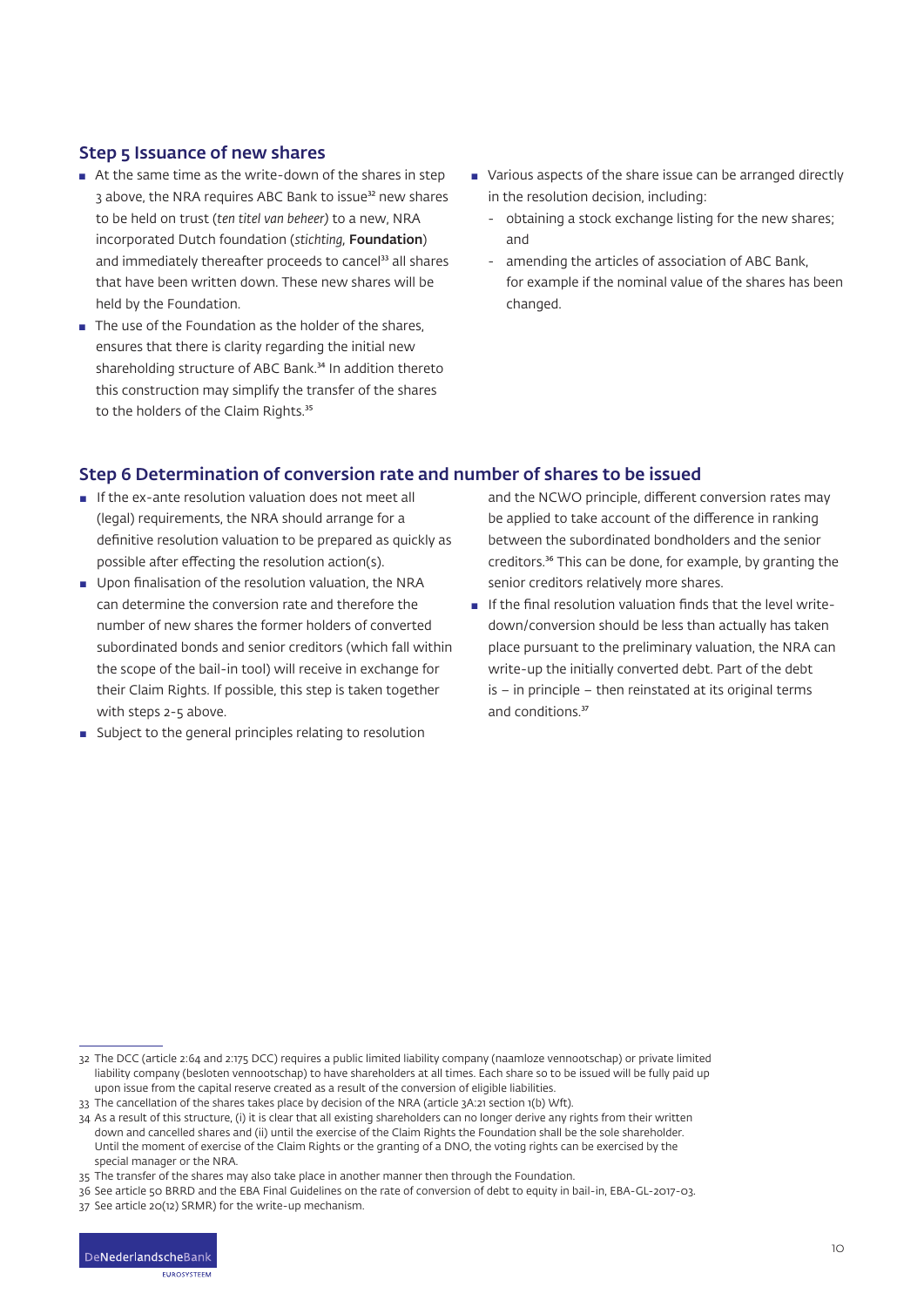#### Step 7 Exercise of rights to new shares

- The exercise of Claim Rights may be made subject to a fixed exchange period. If a Claim Right is not exercised within this period, it expires. The exchange period is expected to last at least a few weeks after the day of issuance of the claim rights or from the moment when the conversion rate has been definitively determined.<sup>38</sup>
- $\blacksquare$  If a former creditor does not wish to exercise its Claim Right (e.g. because it does not wish to become a shareholder), it may transfer its Claim Right.
- **EXECTED EXECTED FIGHTS CONTINUITY** Creditors other than the holders of the specific Claim Rights may not enforce any rights to the newly issued shares; this issue is intended, after all, to provide for the conversion of non-excluded eligible liabilities into shares.
- $\blacksquare$  If a creditor, by exercising his Claim Rights, would acquire a qualifying holding (*gekwalificeerde deelnemin*g) in ABC Bank, it should apply to the ECB for a declaration of no-objection (*verklaring van geen bezwaar*) (i.e. permission for a qualified holding).
- The ECB has not yet taken a decision on an application for a declaration of no-objection (*verklaring van geen bezwaar*), the applicant's voting rights resulting from those shares are suspended and, from the moment when the shares are issued until the decision on the application has been made, may be exercised only by the NRA.<sup>39</sup>
- Upon expiration of the exchange period, the new shares are transferred to those holders of Claim Rights who have indicated on time that they wish to exchange the Claim Rights for shares in ABC Bank.
- **■** Unclaimed shares are sold by the Foundation (on the stock exchange) after the expiry of the exchange period and the proceeds of the sale are reserved for a reasonable period to provide for those that decide to exercise their claim after all at a later date.

| Assets (x€1bln)                   |                | Liabilities ( $x \in IbIn$ )                                                                                                              |                               |                           |
|-----------------------------------|----------------|-------------------------------------------------------------------------------------------------------------------------------------------|-------------------------------|---------------------------|
| Cash:<br>Mortgages:<br>SME loans: | 10<br>60<br>15 | Capital:<br>- Newly to be issued shares:<br>Subordinated debt (other):<br>Senior creditors:<br>Guaranteed deposits:<br>Secured financing: | 10<br>$5 - 5 =$<br>$25 - 5 =$ | 10<br>0<br>20<br>35<br>20 |
| Total                             | 85             | <b>Total</b>                                                                                                                              |                               | 85                        |

#### Balance sheet ABC Bank - conversion

<sup>39</sup> See article 3A:26 Wft. The uncertainty is reduced because the normally applicable decision periods in respect of a DNO do not apply in resolution. The ECB is required to decide upon the application in a manner which neither delays nor hinders the realization of the relevant resolution objectives.



<sup>38</sup> Article 2:96a (5) DCC stipulates, for example, a period of two weeks after publication within which a statutory preemption right may be exercised.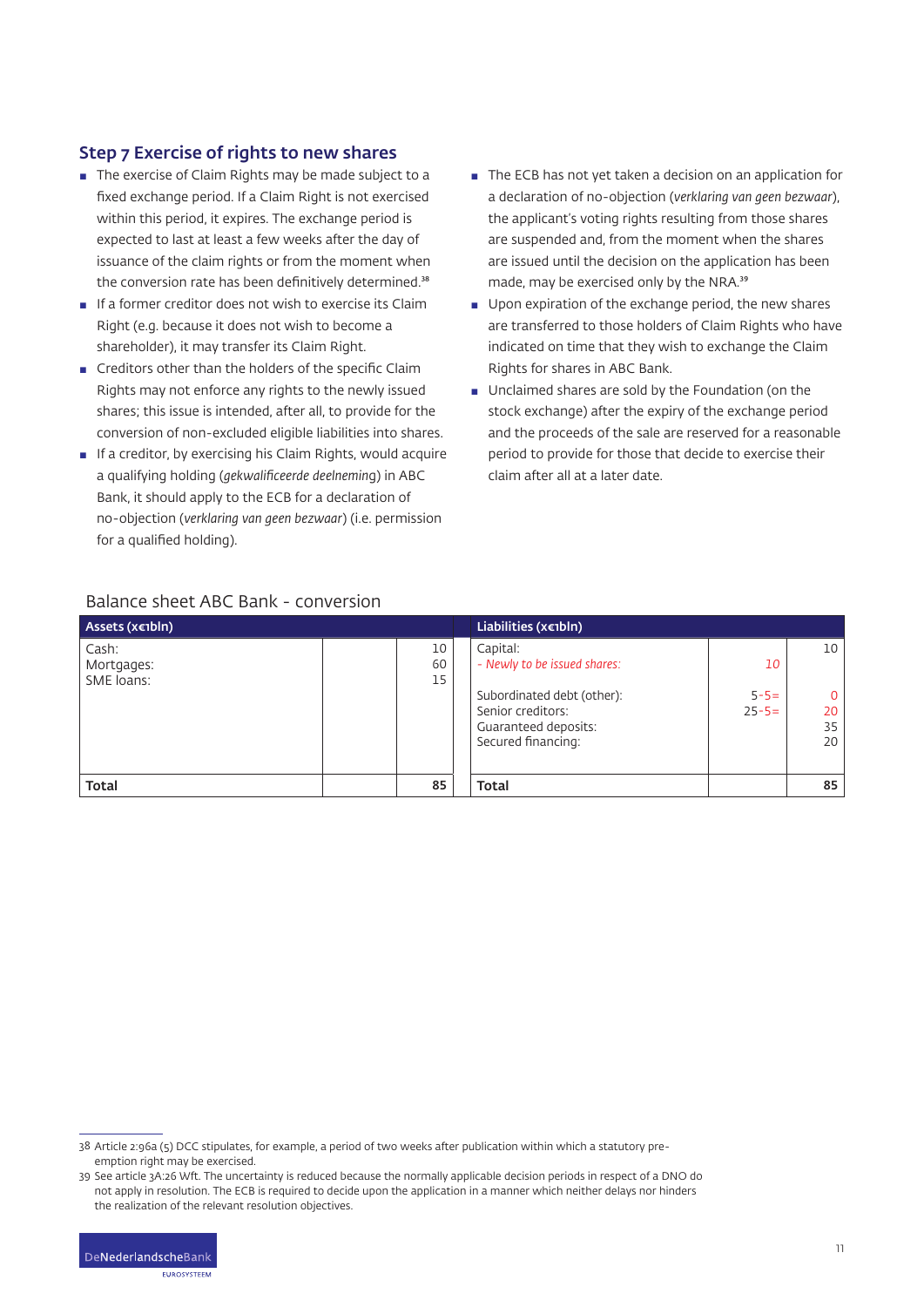#### Step 8 Liquidation valuation

- **In order to assess whether the NCWO principle has been** met, the NRA should always arrange for an ex-post liquidation valuation to be drawn up by an independent valuator after the resolution action or actions have been effected.<sup>40</sup>
- It is apparent from this valuation of ABC Bank that subordinated bondholders are better off in resolution than in a bankruptcy. They have, after all, received shares, whereas in normal insolvency proceedings, they

would have received no payment. However, senior creditors could be worse off. Whether this is the case depends on the final valuation of the shares the senior creditors have received and the applicable conversion rate, considering the NCWO principle and the bail-in hierarchy.<sup>41</sup> If and to the extent there is a violation of the NCWO principle, senior creditors may possibly be entitled to compensation from the SRF.

#### Balance sheet ABC Bank – Liquidation valuation

| Valuation assets ( $x \in IbIn$ )    |  | Payment in bankruptcy( $x \in I$ mld) |                                 |   |    |
|--------------------------------------|--|---------------------------------------|---------------------------------|---|----|
| Cash:                                |  | 10                                    | Capital:                        |   | 10 |
| Mortgages:                           |  |                                       | - Reserves:                     | 0 |    |
| $(assumption - haircut 15%)$         |  | 51                                    | - Shares:                       | 0 |    |
|                                      |  |                                       | - Relevant capital instruments: | 0 |    |
| SME loans:                           |  |                                       |                                 |   |    |
| (assumption - no additional haircut) |  | 15                                    | Subordinated debt (other):      |   |    |
|                                      |  |                                       | Senior creditors (84%):         |   | 21 |
|                                      |  |                                       | Guaranteed deposits (100%):     |   | 35 |
|                                      |  |                                       | Secured financing: (100%):      |   | 20 |
| <b>Total</b>                         |  | 76                                    | Total                           |   | 76 |

After application of WDCCI and bail-in, ABC Bank's balance sheet is as follows:

#### Post bail-in balance sheet ABC Bank

| Assets (x€1bln)     |          | Liabilities (x€1bln)                                                                          |                                  |
|---------------------|----------|-----------------------------------------------------------------------------------------------|----------------------------------|
| Cash:<br>Mortgages: | 10<br>60 | Capital:<br>- Shares: 5 to subordinated debtholders<br>10<br>5 to senior creditors            | 10                               |
| SME loans:          | 15       | Subordinated debt (other):<br>Senior creditors:<br>Guaranteed deposits:<br>Secured financing: | $\overline{0}$<br>20<br>35<br>20 |
| <b>Total</b>        | 85       | <b>Total</b>                                                                                  | 85                               |

<sup>40</sup>See article 20 section 16 SRMR.

<sup>41</sup> See EBA Guidelines on the rate of conversion of debt to equity in bail-in (EBA-GL-2017-03), in particular par. 1.16 and 1.24 thereof.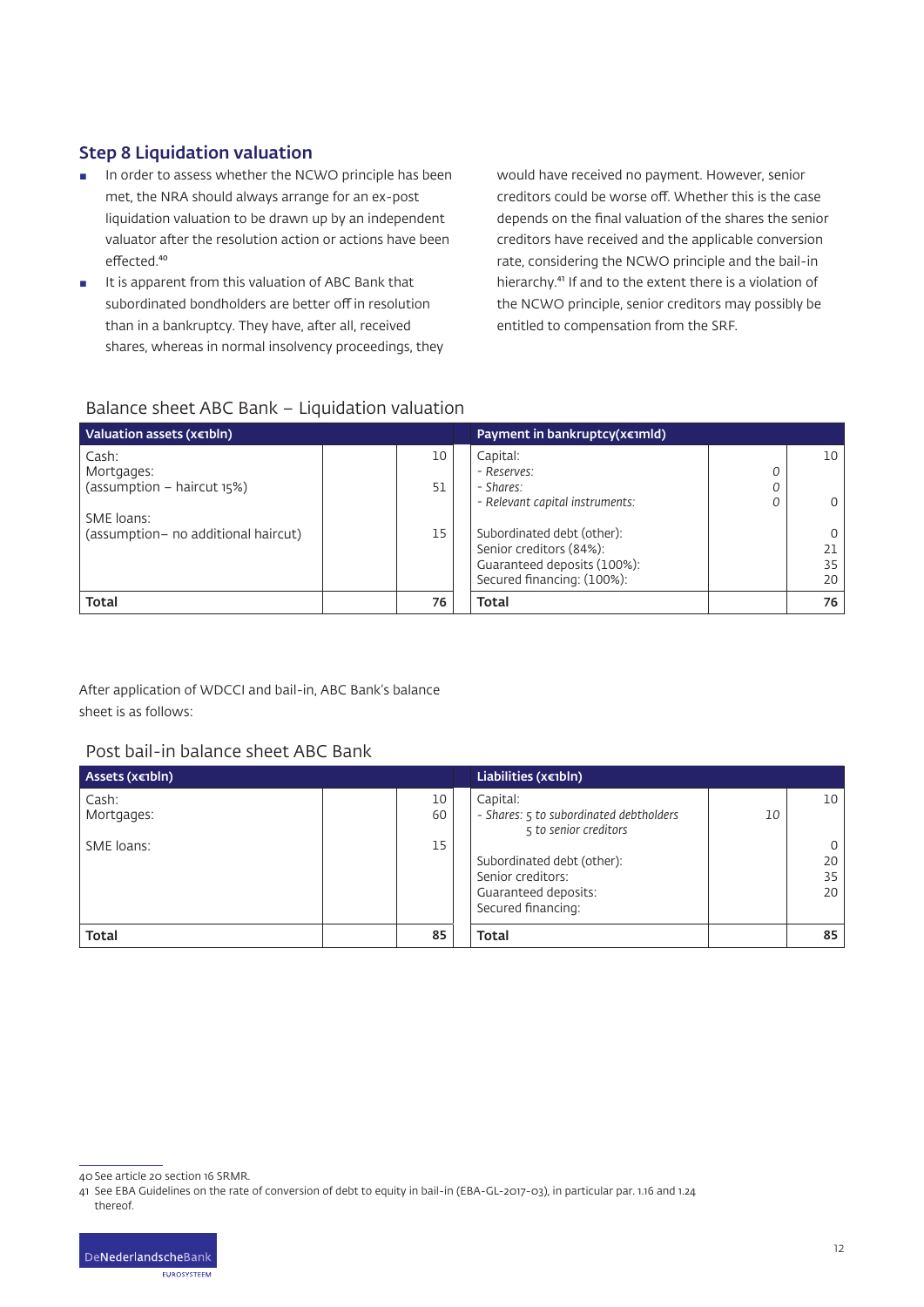The application of WDCCI and the bail-in tool on ABC Bank are depicted in the following diagram:

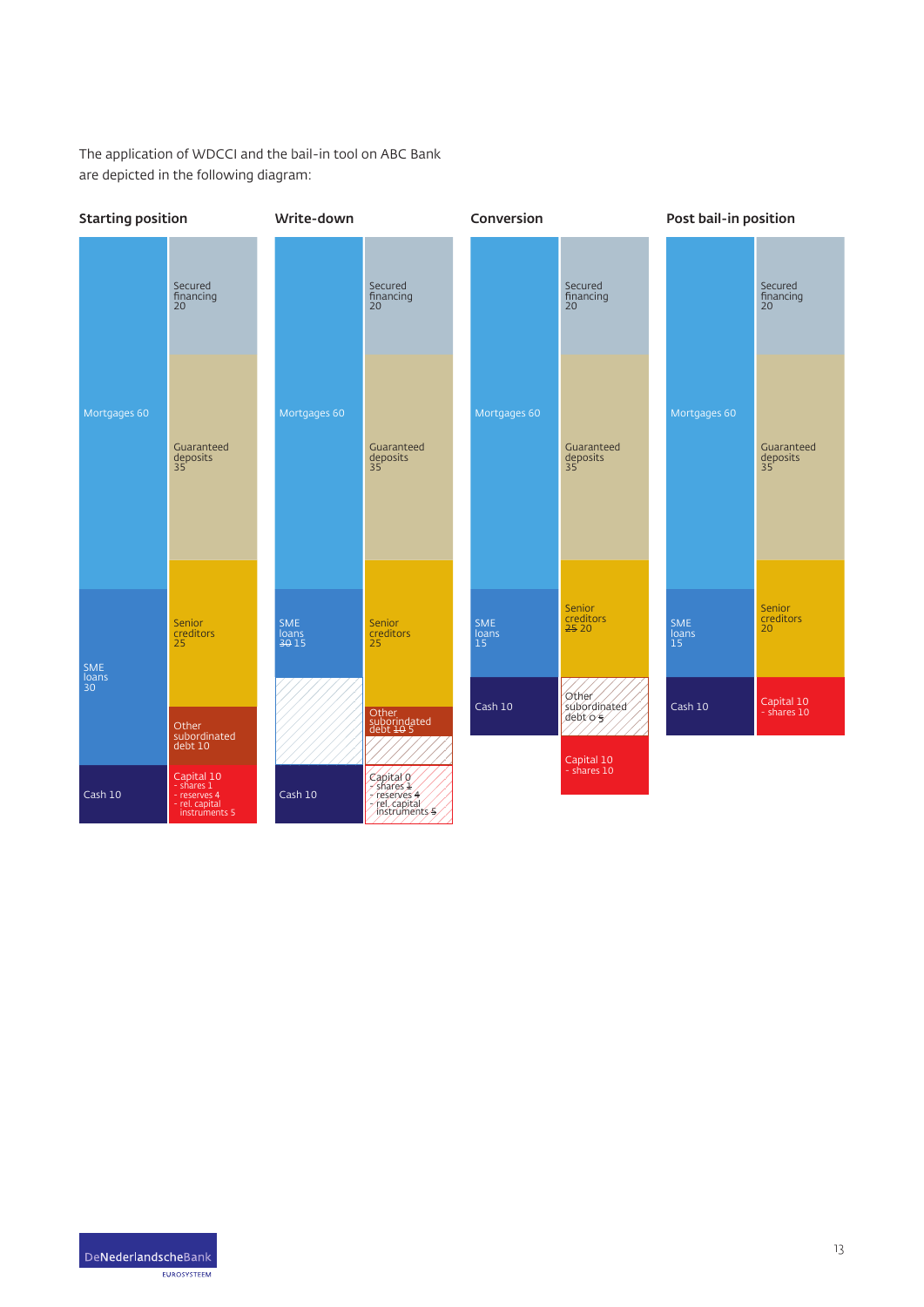## Takeover defence measures

6

In practice certain Banks have implemented various forms of takeover defence measures. For example, some Banks have issued depositary receipts (*certificaten van aandelen*) for their shares. In such cases, the underlying shares have been issued or transferred to a foundation (*Stichting Administratiekantoor*, STAK), which has then issued depositary receipts (*certificaten van aandelen*) for such shares.

Another takeover defence measure is the placement of preference shares with an independent 'continuity foundation' (*Stichting Continuïtei*t, SC). In this scenario, the Bank enters into an option agreement with the SC, which can exercise the option in certain situations, for example in the event of a hostile takeover bid in respect of the Bank, as a result of which it acquires a decisive interest in the company.

The BRRD and the SRMR do not contain any rules on dealing with takeover defence measures for a Bank in resolution. The exercise of WDCCI or the bail-in tool may result in the dismantling of existing takeover defences. This is the case, for example, if the shares held by a STAK are cancelled and shares are issued directly to the creditors whose claims have been converted. In case of an SC, preference shares already issued would be cancelled.<sup>42</sup> If the option has not yet been exercised, the NRA can consider whether it should remain in force or it should be amended or not.

The legislator has taken the position that any existing takeover defence measures should, in principle, be respected or re-established.<sup>43</sup>

- In order to ensure that WDCCI can also be applied to holders of depository receipts (*certificaten van aandelen*) issued by a STAK, the term ´instruments of ownership´ is deemed to include depositary receipts (*certificaten van aandelen*). The NRA may choose to reinstate such takeover defence measure using the Foundation established by the NRA in the context of the issue of new shares (as described in chapter 5 of this paper under step 5 above).
- In so far as the takeover defence measure takes the form of an option agreement with an SC, the NRA may decide to maintain this agreements by means of not cancelling the option) or to modify it to reflect the new situation. This can be done by the special manager or by the NRA if it exercises control over the Bank in resolution.

However, the NRA is not obliged to respect a takeover defence measure. If the NRA considers, for example, that this would obstruct or hinder the achievement of one or more of the resolution objectives, it may decide not to reinstate the measure.

**ELIDOSVETEEM** 

<sup>42</sup> An option to subscribe for preference shares also qualifies as an instrument of ownership.

<sup>43</sup> See Explanatory Memorandum, House of Representatives 2014-2015, 34 208, no. 3, pp. 23 and 24.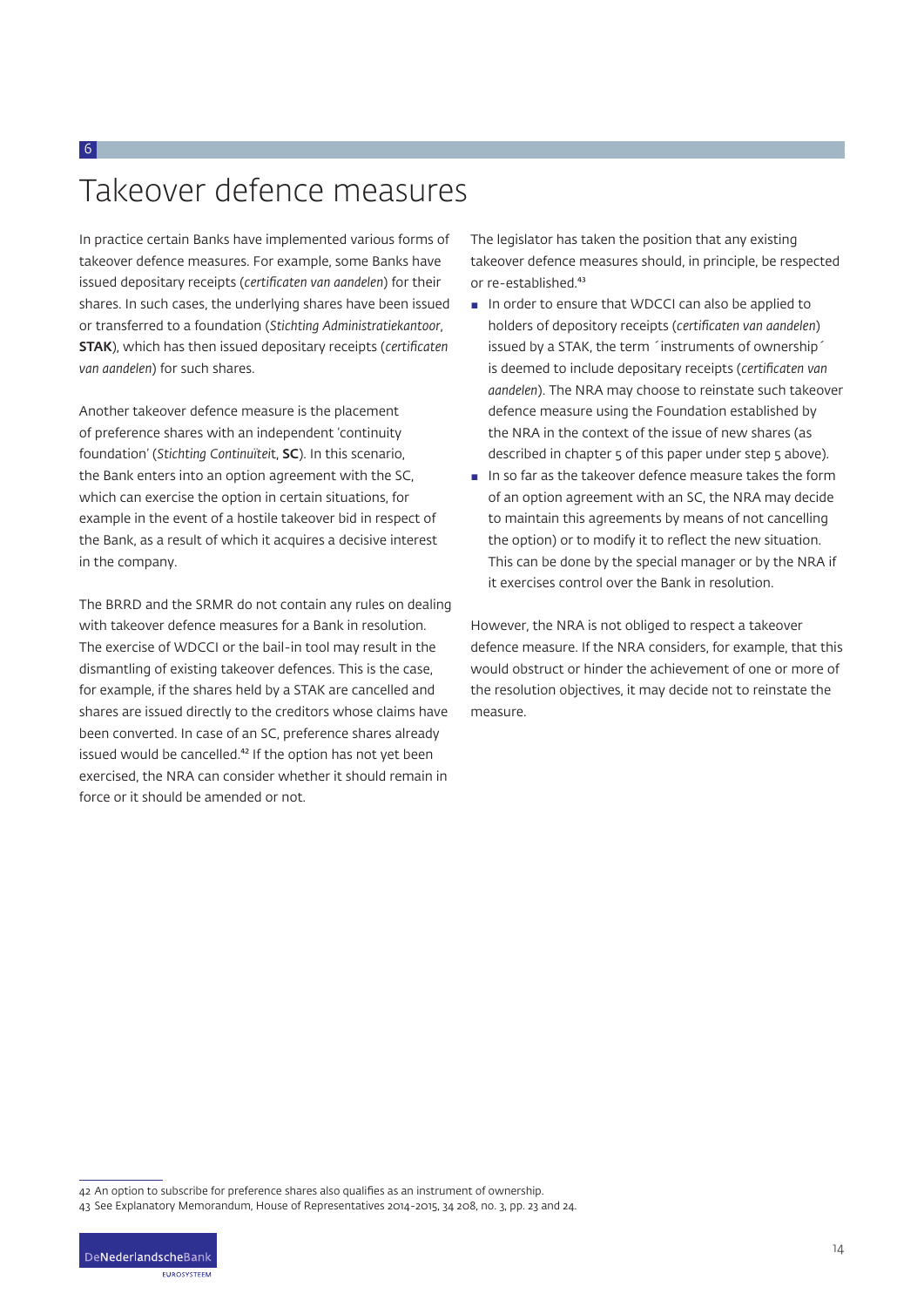# The NCWO principle

7

When WDCCI and a resolution tool is applied, shareholders and creditors may not incur greater losses than they would have incurred if the Bank had been wound up immediately beforehand under normal insolvency proceedings. This NCWO principle protects both shareholders and creditors whose instruments or claims, respectively, have been affected by WDCCI, bail-in or application of the other resolution tools. The NRA should use the resolution tools in such a way that this condition is met. This principle thus to a certain extent limits the scope for writing down and converting shares and claims (notwithstanding compensation from the SRF).<sup>44</sup>

An initial NCWO valuation is part of the (provisional) resolution valuation.<sup>45</sup> To determine whether the NCWO principle has been met, the NRA should arrange for a liquidation valuation to be carried out by an independent third party as soon as possible after the resolution action has been effected. 'As soon as possible' does not mean that the valuation has to be carried out immediately after application of the tools. A liquidation valuation can be carried out only once it has been established what losses shareholders (or holders of other instruments of ownership) and creditors

have incurred. For this purpose, the resolution should have been largely completed. It is therefore sufficient for the liquidation valuation to be carried out once the resolution has been completed.

The aim of the liquidation valuation is to determine:<sup>46</sup>

- a the losses that shareholders and creditors would have incurred if the Bank in resolution had entered into normal insolvency proceedings at the time when the decision on the resolution action was taken;
- b the actual losses that shareholders and creditors have incurred in resolution; and
- c whether there is any difference between (a) and (b).

In addition, any provision of extraordinary public financial support (state aid) to a Bank in resolution, including liquidity support, is disregarded.

If it turns out that shareholders and creditors have incurred greater losses than they would have incurred in normal insolvency proceedings, they are entitled to be compensated for the difference from the SRF. The amount of any compensation is determined by decision of the SRB.

**ELIDOSVETEEM** 

<sup>44</sup> This principle is recorded, for example, in article 34(1) (g) BRRD and article 3A:20(1) Wft.

<sup>45</sup> See article 20(9) SRMV.

<sup>46</sup> See article 20(16) to (18) SRMR.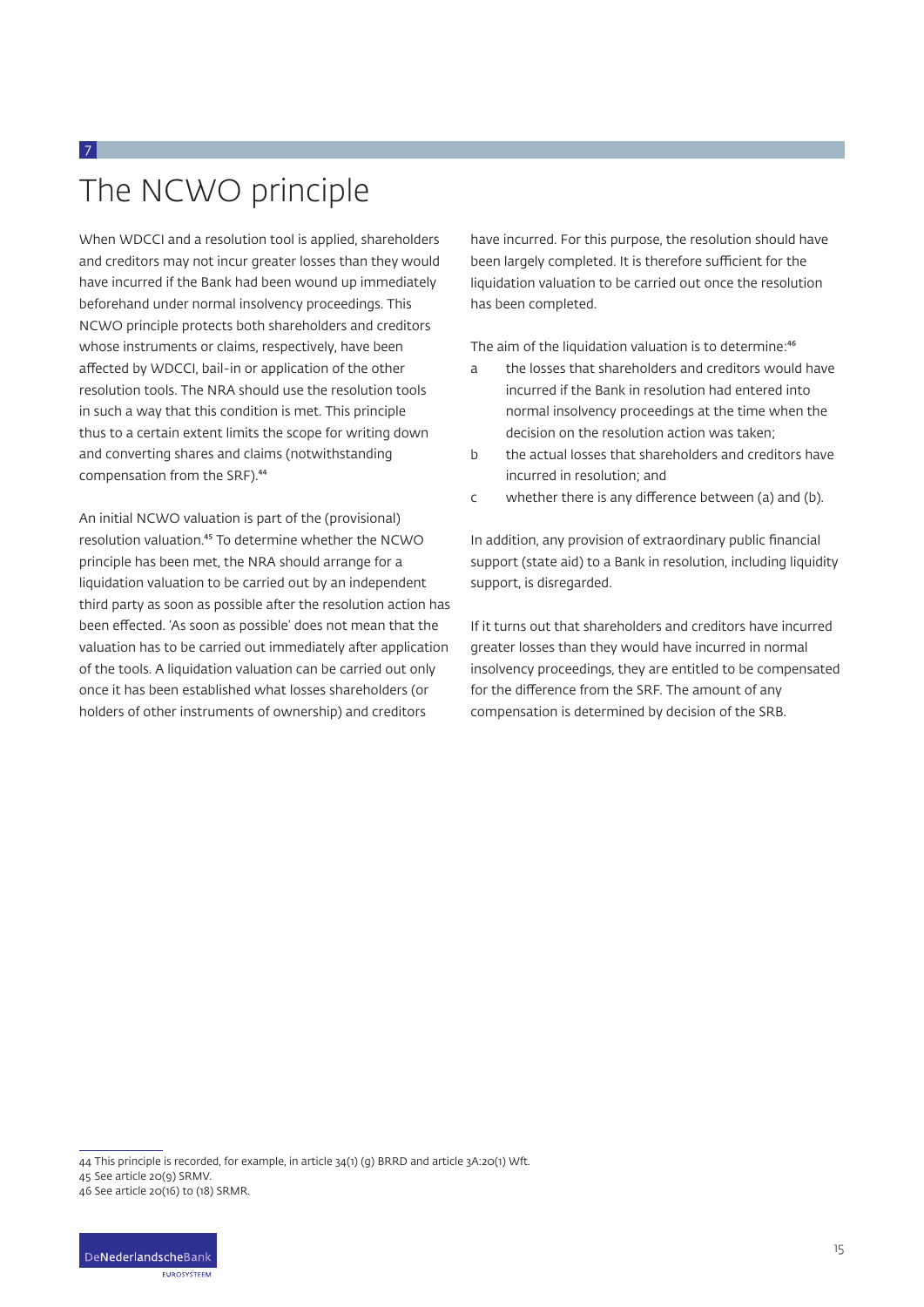## The resolution decision

8

WDCCI and application of the bail-in tool are effected by means of a written decision by the NRA. This decision is informed by the FOLTF valuation and the (provisional) resolution valuation. There may be successive decisions or a single more comprehensive decision which covers, for example, steps 2-7 in the example.

In principle, no specific procedural requirements or consent requirements apply to decisions of the NRA that are taken in the context of resolution (or its preparation and/or implementation).<sup>47</sup> In addition, resolution decisions are not subject to notification requirements or procedural rules of company law or securities law.<sup>48</sup> This means, for example, that no approval by the general meeting of shareholders is necessary for an alteration of the articles of association of the bank in resolution, and that the requirement to circulate an AFM approved prospectus in the case of a share issue can be set aside for the duration of the resolution.

Finally, in principle, a resolution decision is not subject to any other limitation imposed by law, articles of association or contract.<sup>49</sup> An example of a provision in law which can be disregarded is the minimum capital requirement applicable to a public limited liability company. Temporary inability to meet this requirement is not an impediment to write-down and conversion.

#### Publication/taking effect

The time at which the NRA's decision is to take effect should be accurately stated in the original decision. Such decision should also be published in the Dutch Government Gazette (*Staatscourant*).

#### Legal protection

National law applies to decisions taken by the NRA and, where applicable, the AFM<sup>50</sup>: of relevance here are the Wft, the General Administrative Law Act (*Algemene wet bestuursrecht*, Awb) and the general principles of good administration (*algemene beginselen van behoorlijk bestuur*). The legal protection regime set out in the Awb and its annexes applies to the decisions taken by the NRA (and the AFM) by virtue of the Wft and the SRMR. Interested parties may file a notice of objection with the NRA or the AFM, as the case may be. An appeal may be lodged with the Rotterdam District Court and a further appeal with the Trade and Industry Appeals Tribunal (*College van beroep voor het bedrijfsleven,* CBb). The same legal protection regime applies to decisions taken by a special manager appointed by DNB: lodging an administrative appeal with DNB, an appeal with the Rotterdam District Court and a further appeal with the CBb.

In resolution, however, there are a number of differences compared with the regular legal protection regime under the Wft.<sup>51</sup> For example, WDCCI decisions and resolution decisions are not open to objection, but they are appealable directly to the CBb. Appeals must be lodged within a shortened period of ten days, and the CBb will render its decision within fourteen days.

Lodging an appeal has no suspensive effect. If needed, the CBb can be requested to issue a preliminary relief order (*voorlopige voorziening*) pending the appeal. If the NRA has taken a decision to apply a resolution measure, the CBb will assess such a request on the basis of the rebuttable

51 See article 3A:64 Wft

<sup>47</sup> This basic rule is subject to a number of exceptions. First, the consent of the purchaser is required where the sale of business tool is applied as a potential purchaser cannot be forced to complete the purchase. Secondly, there is also an exception to decisions taken pursuant to Chapter 3A.2.2 Wft in the resolution planning phase. Finally, a right of consent cannot be set aside in the case powers under EU law (e.g. a regulation). For example, application of the instrument of sale of business could result in a merger requiring submission to the European Commission for approval.

<sup>48</sup> However, the NRA should observe restraint in setting aside notification requirements, consent requirements and limitations imposed by law, articles of association or contract. The powers of the NRA should be applied proportionally and

only insofar as necessary to achieve the resolution objectives.

<sup>49</sup> See article 3A:6 Wft and article 63 BRRD. And see footnote 39.

<sup>50</sup> For instance when the trading in financial instruments is suspended by a decision of the AFM.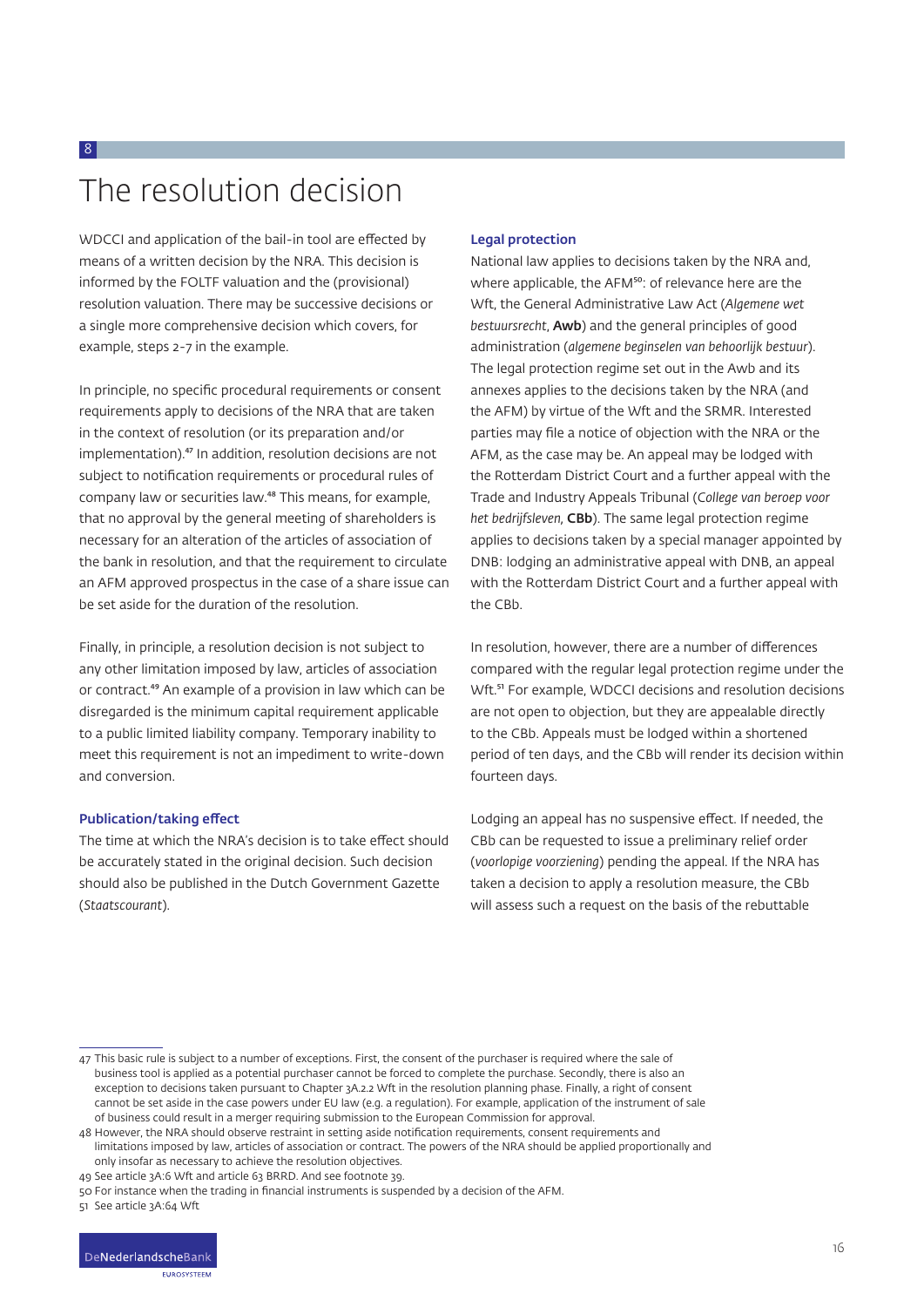presumption (*weerlegbaar rechtsvermoeden*) that suspension of the measure is contrary to the public interest,<sup>52</sup> thereby shifting the burden of proof. The basic presumption is that suspension of the NRA's decision is in conflict with the public interest, the onus of proof to the contrary resting with the party contesting the decision.

If a court or tribunal nullifies a decision, it may rule that some or all of its legal effects continue to apply. It will do so if this is necessary to protect the interests of third parties acting in good faith that have acquired different instruments of ownership, assets, rights or liabilities from the entity under resolution as a consequence of the decision to take a resolution measure<sup>53</sup>.

The European legal protection regime applies to decisions taken by the SRB, and the European courts have jurisdiction. SRB decisions are appealable to the European Court of

Justice.⁵⁴ Subject to specific conditions, an appeal can also be lodged with the European Court of Justice if the SRB fails to take a decision it is obliged to take pursuant to the SRMR. For specific SRB decisions<sup>55</sup> an appeal can first be lodged with the SRB Appeal Panel, after which an appeal may be lodged with the General Court of the European Union and a further appeal with the European Court of Justice.

If the SRB issues an instruction to the NRA by virtue of the SRMR or the BRRD, the national legal protection regime applies to the NRA's decisions taken to give effect to these instructions. In the event of objection or appeal, the Dutch court is competent to review the NRA's discretionary freedom in executing the SRB's instruction, but not to rule on the validity of that instruction. The European Court of Justice has exclusive jurisdiction to establish the validity of the SRB instruction.

<sup>52</sup> See article 3A: 65 Wft

<sup>53</sup> See article 3A: 66 Wft

<sup>54</sup> Pursuant to article 263 (fourth paragraph of the Treaty on the Functioning of the European Union (EU- Werkingsverdrag), natural and legal persons can lodge an appeal against a decision by the SRB with the European Court of Justice , in the event these persons are directly and individually affected by such decision.

<sup>55</sup> For example decisions to remove material impediments to resolvability. The claimant has to have an individual and direct interest which is affected by the decision.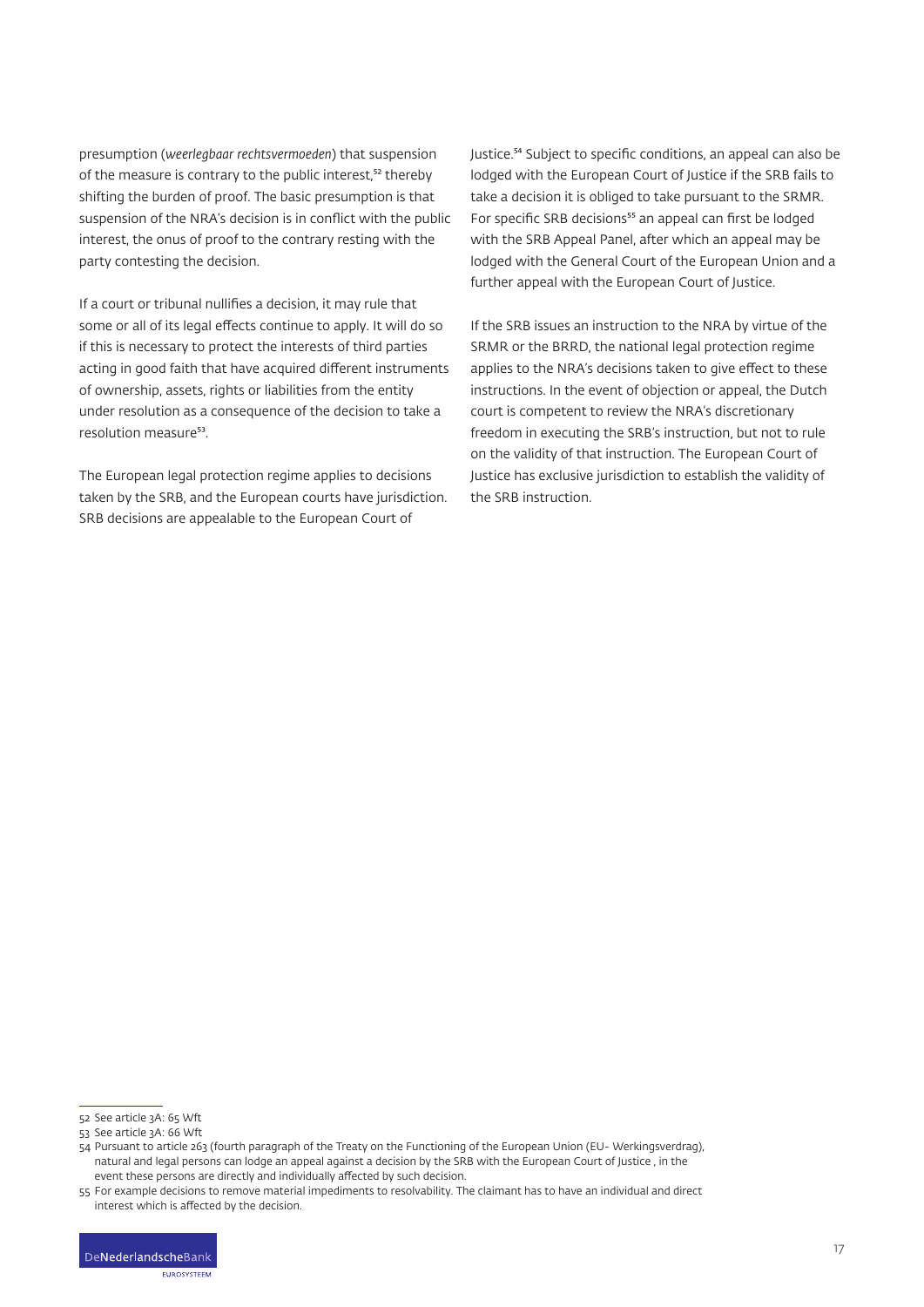# Trading in securities

#### Suspending trading

 $\overline{9}$ 

At the request of the NRA, the AFM makes use of its authority to suspend or discontinue the trading in financial instruments issued by the bank in resolution<sup>56</sup> if this is required in view of the protection of investors or the orderly trade of the financial instruments. In addition (at the request of the NRA) the AFM can request the District Court of Rotterdam to exclude the relevant instruments from trading (and ensures, if relevant, that foreign market supervisors are informed).

#### Resumption of trading

At the request of the NRA, a competent person or body admits the following to trading on an official market: (i) new shares or instruments of ownership; and (ii) debt instruments that have not been fully written down.

#### Prospectus

An AFM-approved prospectus is not required for admission to trading on an official market of Claim Rights, newly issued shares. As noted above, however, a concise information memorandum relating to the nature and scope of the Claim Rights is desirable.

<sup>56</sup> See article 3A:56 Wft. In relation to the suspension of trading, the legislator uses the broader definition of 'financial instrument' in article 1(1) Wft.

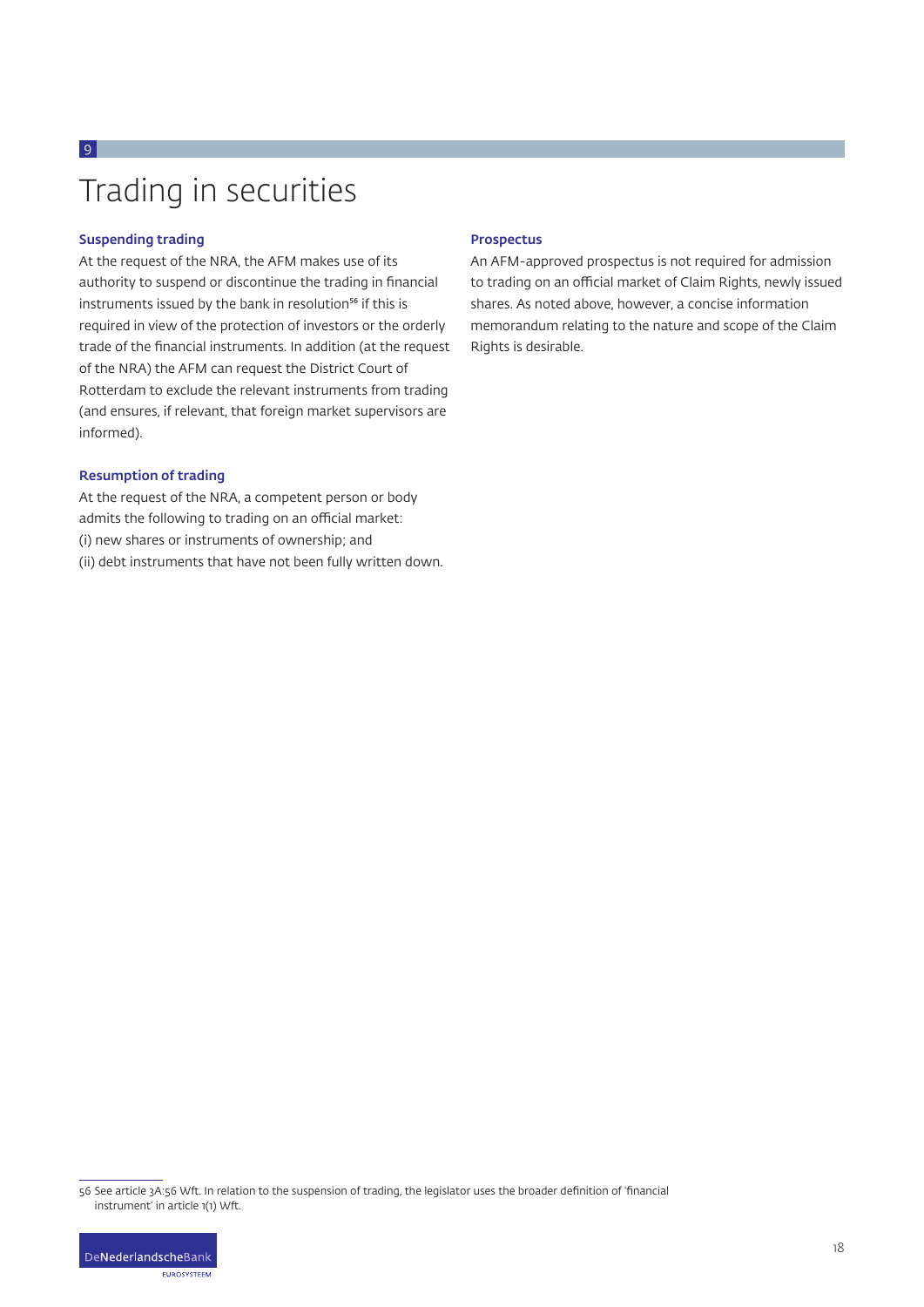# Annex 1 – summary of responses received

#### Table: Comments from respondents on the consultation document on the bail-in tool, and our responses

| Category                                                                                                                    | <b>Comments from respondents</b>                                                                                                                                                                                                                                                                                                                                                                | Our responses                                                                                                                                                                                                                                                                  |
|-----------------------------------------------------------------------------------------------------------------------------|-------------------------------------------------------------------------------------------------------------------------------------------------------------------------------------------------------------------------------------------------------------------------------------------------------------------------------------------------------------------------------------------------|--------------------------------------------------------------------------------------------------------------------------------------------------------------------------------------------------------------------------------------------------------------------------------|
| <b>General comments</b>                                                                                                     | The scenario is limited or oversimplifies reality, it possibly<br>fails to reflect actual practice sufficiently and it should deal<br>in more depth with steps that must be taken during<br>bail-in and with the associated complications.                                                                                                                                                      | We acknowledge the fact that the<br>situation will be more complex in actual<br>practice and we factor this in when we<br>operationalise the bail-in tool. For the<br>purposes of the consultation document,<br>however, we see no need to make any<br>changes to the example. |
|                                                                                                                             | The document could clarify the relation between the<br>powers exercised by DNB and the Single Resolution Board.                                                                                                                                                                                                                                                                                 | We have amended the wording of the<br>introduction chapter 1.                                                                                                                                                                                                                  |
|                                                                                                                             | With a view to the far-reaching powers granted to<br>DNB under the Wft, DNB could describe in more detail<br>how it envisages to exercise them $-$ e.g. adhering to<br>the principles of proportionality and effectiveness.<br>Respondents believe DNB ought to exercise restraint<br>in suspending regular statutory requirements and must<br>safeguard the international level playing field. | We share respondents' view that we<br>must exercise the resolution powers in<br>accordance with the NCWO principle<br>and the general principles of good<br>administration.                                                                                                    |
|                                                                                                                             | The impact which DNB's resolution measures have on its<br>other tasks and competencies is insufficiently addressed.                                                                                                                                                                                                                                                                             | Since the document focuses on<br>resolution and specifically discusses<br>application of the bail-in tool, we refer<br>to our other tasks only where relevant,<br>(such as DNB as supervisory authority<br>determining FOLTF).                                                 |
| Write-down and<br>conversion of capital<br>instruments (WDCCI), bail-<br>in and the relation with<br>other resolution tools | The relation between the bail-in tool and the other<br>resolution tools and their possible combinations requires<br>further clarification.                                                                                                                                                                                                                                                      | See chapter 2 of the document.                                                                                                                                                                                                                                                 |
|                                                                                                                             | The consequences of WDCCI for the instruments involved<br>must be clarified.                                                                                                                                                                                                                                                                                                                    | Chapters 2 and 3 of the document<br>provide more details, and step 3 in<br>chapter 5 also discusses this.                                                                                                                                                                      |
|                                                                                                                             | The document could address the question of whether an<br>institution must be placed under resolution if only WDCCI<br>is applied. Respondents believe that a clearer distinction<br>could be made between WDCCI inside and outside of<br>resolution.                                                                                                                                            | Chapter 3 describes the situation in<br>which WDCCI is applied outside of<br>resolution.                                                                                                                                                                                       |
|                                                                                                                             | DNB could address the treatment of contingent<br>convertible bonds during WDCCI, distinguishing between<br>the situation in which the CoCos' triggers have already<br>been activated and the situation in which they have<br>not yet.                                                                                                                                                           | The document does not address the<br>treatment of CoCos. See chapter 1.                                                                                                                                                                                                        |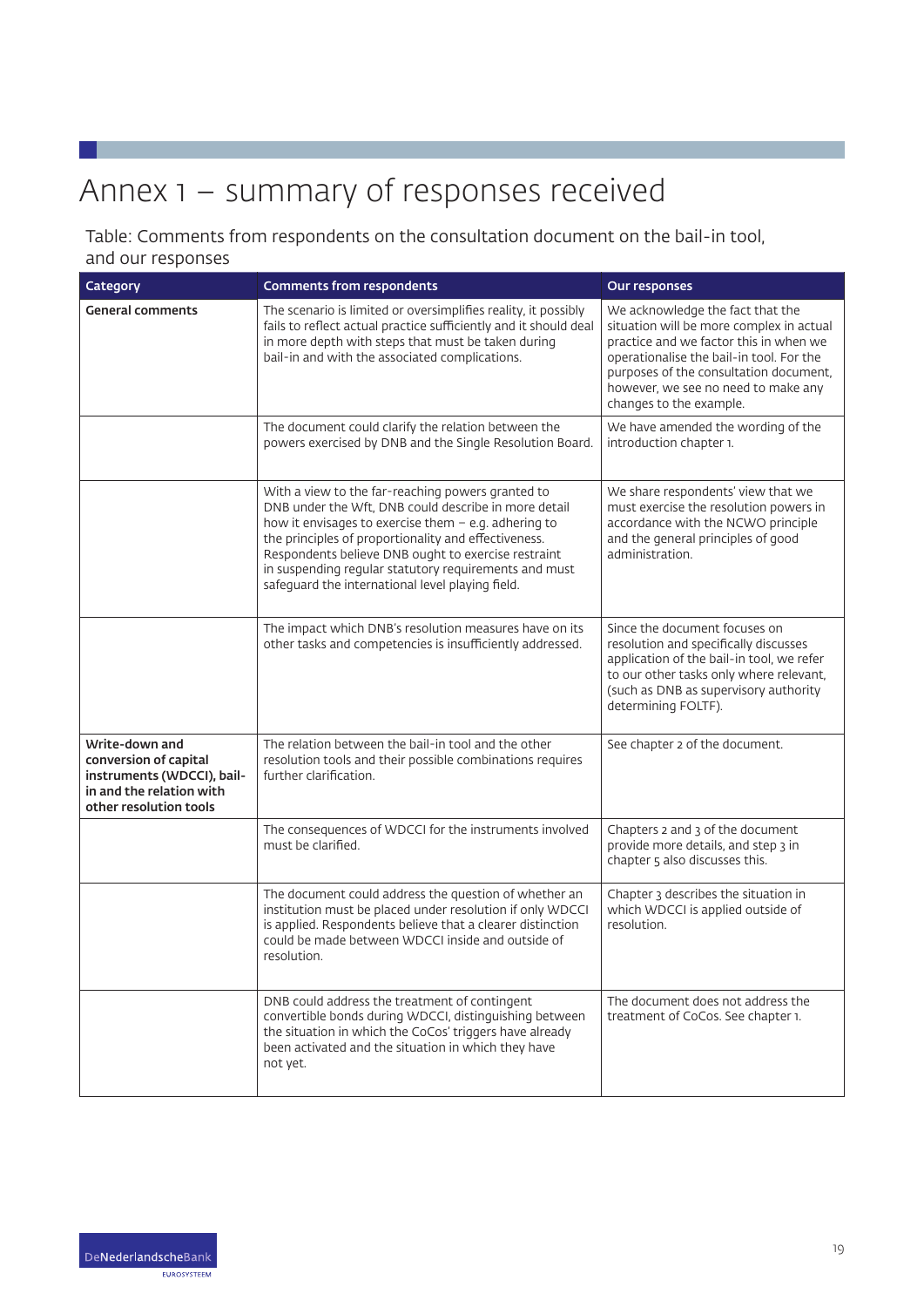| Category                                                  | <b>Comments from respondents</b>                                                                                                                                                                                                                                                                                                                                                                                                                                                                      | Our responses                                                                                                                                                                                                                                                                                                                                     |
|-----------------------------------------------------------|-------------------------------------------------------------------------------------------------------------------------------------------------------------------------------------------------------------------------------------------------------------------------------------------------------------------------------------------------------------------------------------------------------------------------------------------------------------------------------------------------------|---------------------------------------------------------------------------------------------------------------------------------------------------------------------------------------------------------------------------------------------------------------------------------------------------------------------------------------------------|
| Step 1: Ex ante valuations                                | The concepts of accounting (FOLTF) valuation, economic<br>valuation and liquidation valuation must be more precisely<br>defined with a view to future legal proceedings.                                                                                                                                                                                                                                                                                                                              | Box 1 explains these concepts. <sup>57</sup><br>See also below.                                                                                                                                                                                                                                                                                   |
|                                                           | With regard to the term accounting valuation, a<br>respondent asked whether this term adequately reflects<br>the nature of that valuation, noting that the definitive ex<br>ante valuation must also be prepared by an independent<br>expert.                                                                                                                                                                                                                                                         | The term accounting valuation as<br>chosen because it best reflects the type<br>of valuation, which is an update of the<br>balance sheet based on accounting<br>principles. It is prepared by an<br>independent party (see Box 1).                                                                                                                |
|                                                           | Economic valuation is forward-looking and considers the<br>institution's performance that can reasonably be expected.<br>Could DNB describe this process and the degree of realism<br>in such a valuation at a time when the institution is in<br>the middle of sweeping changes due to its resolution?<br>If an economic valuation is preliminary and includes a<br>conservative buffer, how will creditors be compensated if<br>the definitive valuation shows that the buffer was set<br>too high? | Due to the document's focus on bail-in,<br>we have chosen to describe economic<br>valuation only briefly. If it should turn<br>out that an economic valuation was too<br>low, this could be adjusted by means<br>of compensation from the resolution<br>fund or reinstatement of part of the<br>converted debts (see chapter 5, under<br>step 6). |
|                                                           | With respect to the liquidation valuation, the question was<br>raised whether DNB could go into more detail with regard<br>to legal protection offered to creditors and the degree<br>to which the valuation's assumptions and outcomes are<br>disclosed to creditors.                                                                                                                                                                                                                                | We provide information about legal<br>protection in chapter 8. We will disclose<br>the outcome of a valuation once it is<br>complete.                                                                                                                                                                                                             |
|                                                           | Valuation requires involving the institution and<br>external valuation experts. One respondent asked how<br>confidentiality will be safeguarded.                                                                                                                                                                                                                                                                                                                                                      | We acknowledge the importance of<br>confidentiality during the resolution<br>process and will enforce this under<br>the relevant provisions of the law (see<br>also articles 1:89 and 1:90 Wft) and in<br>contractual provisions where needed.                                                                                                    |
| Step 2: Assumption of<br>control/suspension of<br>trading | Could DNB clarify why the appointed special manager is<br>given the powers previously exercised by the shareholders<br>when they no longer have any control during resolution<br>pursuant to article 3A:6 Wft?                                                                                                                                                                                                                                                                                        | DNB or the special manager are given<br>the powers of the shareholders pursuant<br>to article 3A:49, not 3A:6 Wft. See also<br>chapter 5, under step 2.                                                                                                                                                                                           |
|                                                           | The document should describe the role of the failing bank's<br>incumbent management and supervisory boards in more<br>detail. If DNB involves incumbent directors, how does this<br>relate to their release from responsibilities under company<br>law when DNB takes over control.                                                                                                                                                                                                                   | We will study the role of the incumbent<br>management and supervisory boards<br>and how they might be or remain<br>involved in operational management<br>more closely. With the exception of the<br>changes to chapter 5, under step 2, the<br>document will not address this in any<br>further detail.                                           |
|                                                           | DNB could explain why it will suspend trading and how it<br>will deal with listings on foreign stock exchanges.                                                                                                                                                                                                                                                                                                                                                                                       | More details are provided in chapter 5,<br>under step 2. How we will deal with<br>listings on foreign stock exchanges falls<br>outside the scope of this document but<br>will be further considered.                                                                                                                                              |

<sup>//</sup>www.eba.europa.eu/regulation-and-policy/recovery-and-resolution/regulatory-technical-standards-on-valuation.



<sup>57</sup> DNB also refers to the Regulatory Technical Standard of European Banking Authority on valuation, see https: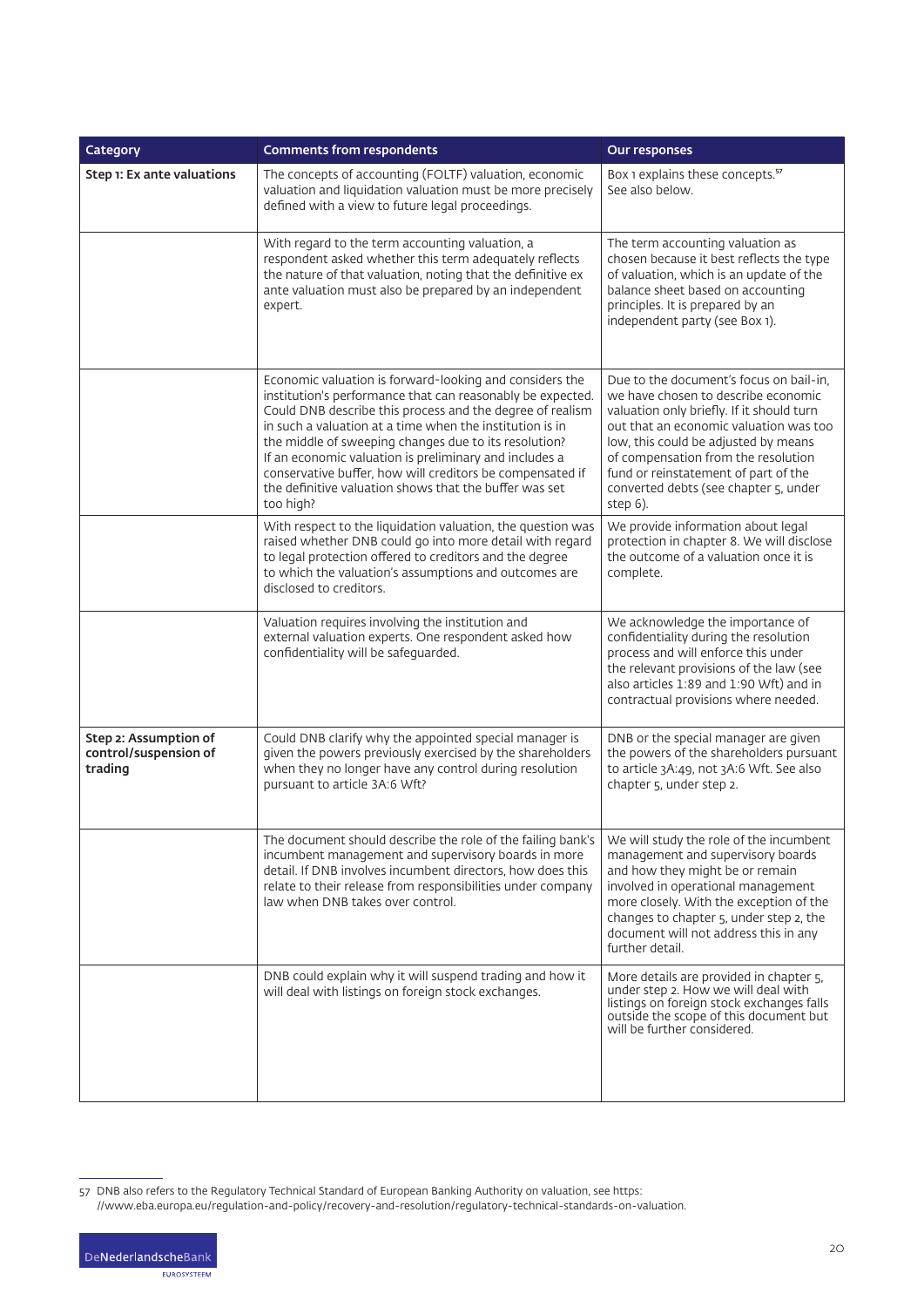| Category           | <b>Comments from respondents</b>                                                                                                                                                                                                                                                                                                                                                                                                                                                                                                                                                                                                                                                                                                    | Our responses                                                                                                                                                                                                                                                  |
|--------------------|-------------------------------------------------------------------------------------------------------------------------------------------------------------------------------------------------------------------------------------------------------------------------------------------------------------------------------------------------------------------------------------------------------------------------------------------------------------------------------------------------------------------------------------------------------------------------------------------------------------------------------------------------------------------------------------------------------------------------------------|----------------------------------------------------------------------------------------------------------------------------------------------------------------------------------------------------------------------------------------------------------------|
|                    | This step should also describe when the rights of the<br>company's bodies revert to the directors and shareholders.                                                                                                                                                                                                                                                                                                                                                                                                                                                                                                                                                                                                                 | Among other factors, completion of<br>step 7, in chapter 5, determines when<br>the special manager or DNB reinstates<br>the rights of the company's bodies. The<br>exact timing will, however, depend on<br>the circumstances of the case.                     |
| Step 3: Write-down | The order in which capital instruments are written down<br>is inconsistent in the document and warrants further<br>explanation.                                                                                                                                                                                                                                                                                                                                                                                                                                                                                                                                                                                                     | We have changed the order of the<br>write-downs in step 3 of chapter 5.                                                                                                                                                                                        |
|                    | DNB must also describe how corporate documentation<br>will be amended and how this relates to the provisions of<br>Book 2 of the Dutch Civil Code.                                                                                                                                                                                                                                                                                                                                                                                                                                                                                                                                                                                  | Due to the document's focus on bail-in.<br>we will not describe any amendments<br>to corporate documentation. DNB is,<br>however, aware of the need to make<br>amendments and envisages this to be<br>part of the resolution process.                          |
| Step 4: Conversion | DNB could elaborate on the nature and substance of<br>the claim rights in the consultation document. It could<br>explain how the relevant institution will be bound to the<br>claim rights, as they come into being de jure under the<br>resolution decision, and how suitable they are for private<br>investors.                                                                                                                                                                                                                                                                                                                                                                                                                   | We clarify step 4 in chapter 5 further to<br>this comment.                                                                                                                                                                                                     |
|                    | Respondents are in agreement about the fact that they<br>need an information memorandum about the claim<br>rights that will come into existence following conversion,<br>for instance drawing on the EU's Prospectus Regulation<br>and article 5:13 Wft. DNB could also specify who will<br>prepare the memorandum, the requirements to which it<br>will be subject, who will be liable for the accuracy of the<br>information, and the extent to which the failed bank's<br>future perspectives will be set out.                                                                                                                                                                                                                   | DNB will consider the respondents'<br>suggestions when addressing this<br>subject in further detail. See also step 4<br>of chapter 5.                                                                                                                          |
|                    | Respondents commented that they would also like to<br>have further technical information about claim rights,<br>including the reference date on which the claim rights are<br>issued, custody, administration, listing and negotiability or<br>restrictions thereon.                                                                                                                                                                                                                                                                                                                                                                                                                                                                | We acknowledge that technical<br>information dealing with the processing<br>of claim rights must be made available.<br>We will survey the market parties<br>involved and establish the information<br>need.                                                    |
|                    | Respondents believe that listing claim rights would be<br>an option, but not a necessity. The pros of listing that<br>were mentioned are increased tradability, particularly if<br>the instruments were originally listed, and a transparent<br>market value. The cons cited are the fact that the market<br>price will not be representative, as the impact of the<br>institution's restructuring are uncertain, the fact that<br>not much comparative information is available if the<br>institution's instruments were originally listed prior to<br>resolution, the anonymity of the holders of the claim<br>rights, the increased complexity of claims verification,<br>and uncertainty about value in a volatile environment. | We welcome the respondents'<br>comments and will examine the<br>possibilities of making claim rights<br>tradeable. Listing claim rights will be<br>more opportune if the written-down<br>shares of the institution under resolution<br>were originally listed. |
|                    | The document should clarify the extent to which claim<br>rights will be governed by the Securities Giro Act<br>(Wet giraal effectenverkeer).                                                                                                                                                                                                                                                                                                                                                                                                                                                                                                                                                                                        | We will study the need to ensure<br>that claim rights are governed by the<br>Securities Giro Act.                                                                                                                                                              |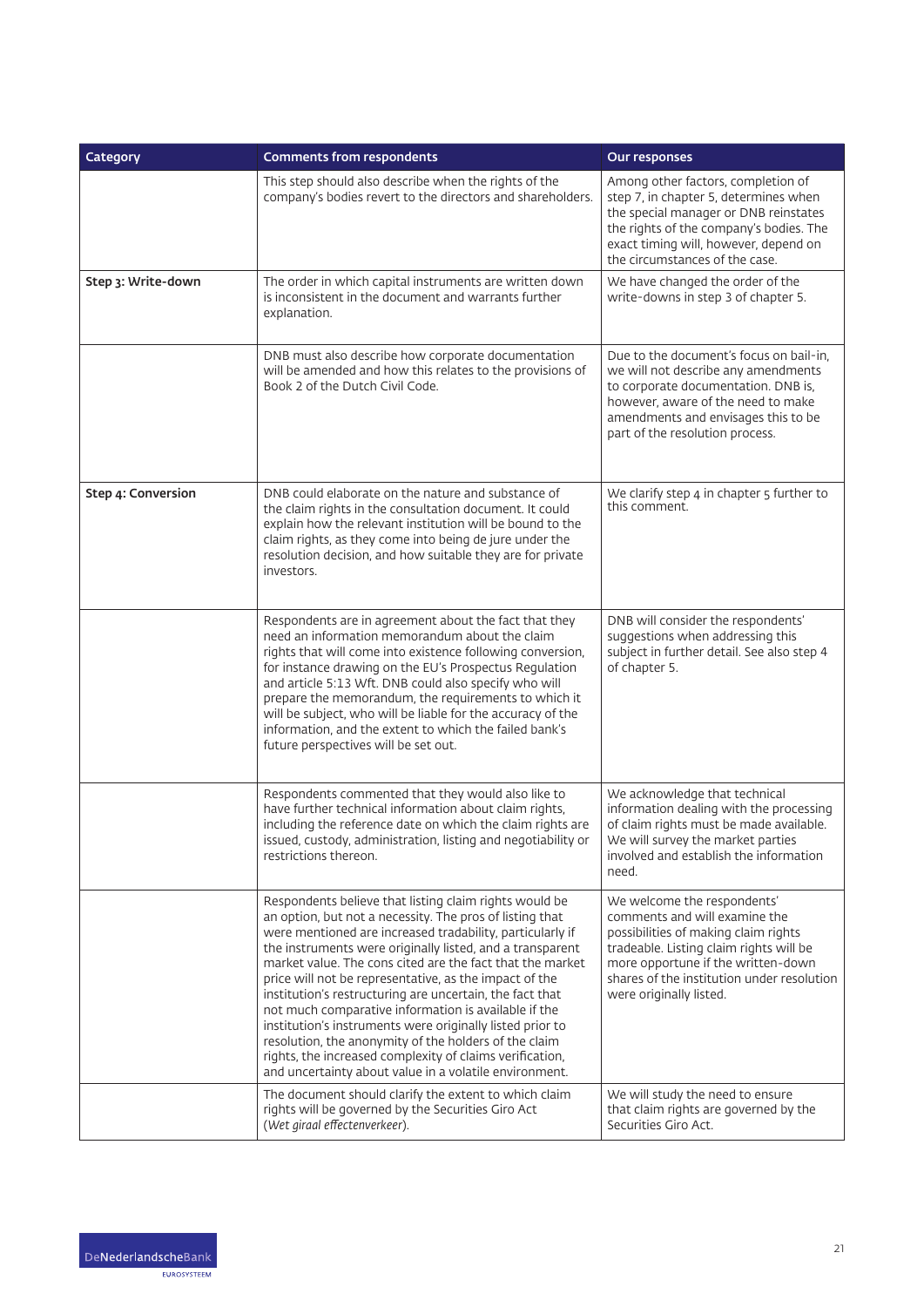| Category                                                 | <b>Comments from respondents</b>                                                                                                                                                                                                                                                                                                                                                                                                                                                                                | Our responses                                                                                                                                                                                                                                                                                                                                                                                                                                                                                                                                   |
|----------------------------------------------------------|-----------------------------------------------------------------------------------------------------------------------------------------------------------------------------------------------------------------------------------------------------------------------------------------------------------------------------------------------------------------------------------------------------------------------------------------------------------------------------------------------------------------|-------------------------------------------------------------------------------------------------------------------------------------------------------------------------------------------------------------------------------------------------------------------------------------------------------------------------------------------------------------------------------------------------------------------------------------------------------------------------------------------------------------------------------------------------|
|                                                          | Respondents' views differ as to whether claim rights must<br>be linked to converted debt instruments. Proponents<br>of such a link cite reduced complexity if DNB were to<br>correct write-down or conversion. Its critics mention<br>the speculative nature of the claim right $-$ while<br>acknowledging that this is an inherent feature - and the<br>fact that it is difficult to link senior debts to the<br>claim right.                                                                                  | We realise that linking claim rights to<br>converted claims is complex and will<br>study this in more detail.                                                                                                                                                                                                                                                                                                                                                                                                                                   |
| Step 5: Cancelling existing<br>shares/issuing new shares | The role played by the company's bodies when existing<br>shares are cancelled and new shares issued could be<br>clarified.                                                                                                                                                                                                                                                                                                                                                                                      | We clarify the role of the company's<br>bodies in chapter 5, under step 2 and 5.                                                                                                                                                                                                                                                                                                                                                                                                                                                                |
|                                                          | The role played by the foundation in effecting the bail-in,<br>how it fulfils its role as a shareholder and the paying-up<br>of the shares within this context must be explained in<br>more detail.                                                                                                                                                                                                                                                                                                             | We explain the foundation's role and the<br>way in which the shares are paid up in<br>chapter 5, under step 5.                                                                                                                                                                                                                                                                                                                                                                                                                                  |
| Step 6: Determination of<br>conversion rate              | Respondents confirmed that it may be desirable to<br>differentiate in terms of conversion rates. One respondent,<br>for example, suggested that it may be considered allotting<br>higher-ranking creditors preference shares that are<br>cancelled once they have been compensated to such<br>an extent that the NCWO principle has been satisfied.<br>DNB could explain in more detail how it expects to apply<br>differentiation between conversion rates.                                                    | We consider differentiated conversion<br>rates to be a means to do justice to<br>the creditor hierarchy and will act in<br>conformity with the EBA Guidelines on<br>the rate of conversion of debt to equity<br>in bail-in <sup>58</sup> .                                                                                                                                                                                                                                                                                                      |
| Step 7: Exercise of rights to<br>new shares              | The requirement to apply for a declaration of no-objection<br>(DNO) from the supervisory authority if a creditor, by<br>exercising its claim rights, acquires a qualifying holding<br>may result in uncertainty and delays. The period referred<br>to in the consultation document is too short. How will<br>the uncertainty about obtaining a DNO on the part of<br>future shareholders be dealt with, and what will be the<br>implications of not obtaining a DNO in terms of applying<br>the NCWO principle? | In chapter 5, under step 7, we explicitly<br>mention the fact that the statutory<br>periods for obtaining a DNO do not<br>apply within this context, which should<br>shorten the period of uncertainty about<br>the supervisory authority's decision. The<br>special trustee will continue to exercise<br>the powers of the company's bodies<br>during the period in which the claim<br>rights are exercised. If the supervisory<br>authority should not grant a DNO, the<br>creditor must sell the claim rights within<br>a reasonable period. |
|                                                          | Respondents also commented that the document should<br>explain more clearly what will happen if not all claim rights<br>are exercised.                                                                                                                                                                                                                                                                                                                                                                          | We already described this in chapter 5,<br>under step 7.                                                                                                                                                                                                                                                                                                                                                                                                                                                                                        |
| Step 8: Liquidation<br>valuation                         | The question was raised in this context whether the<br>8% bail-in requirement also applies to compensation<br>paid from the European resolution fund if creditors are<br>compensated because the NCWO principle was breached.                                                                                                                                                                                                                                                                                   | The 8% bail-in requirement that applies<br>before a claim can be made from the<br>European resolution fund concerns a<br>number of cases defined in the SRMR.<br>It does not apply where creditors are<br>compensated because the NCWO was<br>breached.                                                                                                                                                                                                                                                                                         |

<sup>58</sup> For these guidelines please refer to https://www.eba.europa.eu/regulation-and-policy/recovery-and-resolution/ guidelines-on-the-rate-of-conversion-of-debt-to-equity-in-bail-in.

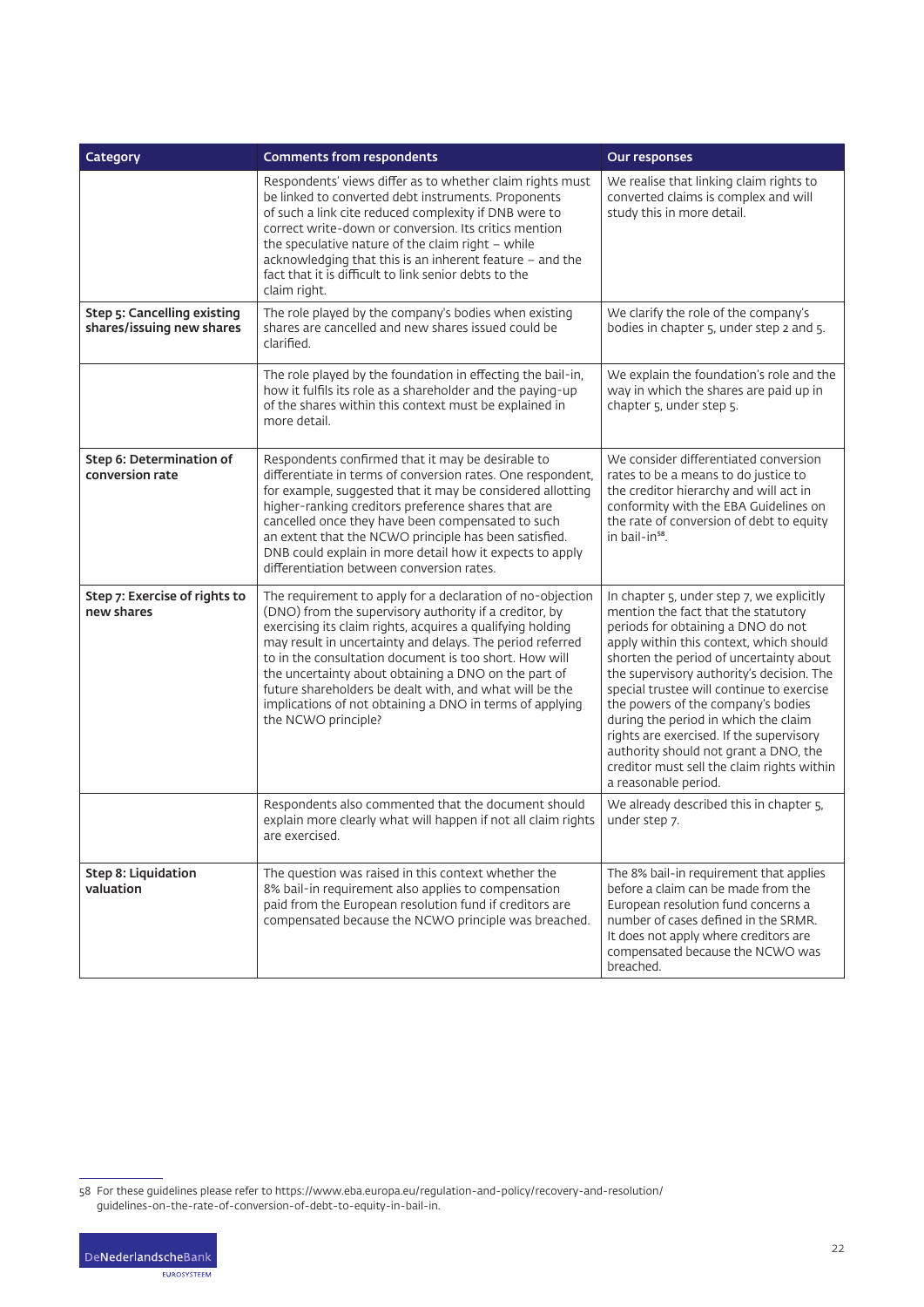| Category                                                                             | <b>Comments from respondents</b>                                                                                                                                                                                                                                                                                                                                                                                                                                                                                                                                                                     | Our responses                                                                                                                                                                                                                                                                                                                                                              |
|--------------------------------------------------------------------------------------|------------------------------------------------------------------------------------------------------------------------------------------------------------------------------------------------------------------------------------------------------------------------------------------------------------------------------------------------------------------------------------------------------------------------------------------------------------------------------------------------------------------------------------------------------------------------------------------------------|----------------------------------------------------------------------------------------------------------------------------------------------------------------------------------------------------------------------------------------------------------------------------------------------------------------------------------------------------------------------------|
| Other relevant information                                                           | Concerning takeover defence mechanisms created by<br>the institution in question, one respondent commented<br>that DNB should leave these intact to the extent possible,<br>and that the NRA's discretion should be restricted in<br>this respect. DNB was asked to explain how it will treat<br>existing options held by a continuity foundation while<br>maintaining the listing of the depositary receipts for<br>shares newly issued during bail-in.                                                                                                                                             | We acknowledge the view held by<br>respondents that takeover defence<br>mechanisms should be left intact. Such<br>mechanisms must, however, not hamper<br>the application of the bail-in tool. We<br>will assess this on a case-by-case basis.<br>We clarify in chapter 6 that we will<br>consider whether existing takeover<br>defence mechanisms must be kept<br>intact. |
|                                                                                      | With a view to the provision in article 3A:6 Wft that<br>a resolution decision is not subject to any consent<br>requirements, notification requirements or procedural<br>rules under the law, one respondent asked whether DNB<br>could clarify which requirements remain.                                                                                                                                                                                                                                                                                                                           | We already addressed this in chapter 8.                                                                                                                                                                                                                                                                                                                                    |
| <b>Answers to consultation</b><br>question A (General)                               | Respondents cited a variety of subjects here, such as<br>DNB's relationship with the SRB and the AFM, the way<br>in which the various valuations will be performed, the<br>importance of providing stakeholders with sufficient,<br>accurate information, and the treatment of lapsing<br>liabilities during bail-in.                                                                                                                                                                                                                                                                                | We used the answers to the consultation<br>questions first and foremost to enrich<br>our thinking. To the extent possible,<br>we ensured that any new insights we<br>gained from the answers are reflected<br>in the steps listed in chapter 5.                                                                                                                            |
| Answers to consultation<br>question B (Conversion<br>process)                        | As far as conversion is concerned, respondents are in<br>agreement that as much information as possible must<br>be made available to the creditors. All respondents<br>deem it desirable for claim rights to be tradeable. Not all<br>respondents believe it is a necessity, however, and they<br>wish to know more about procedural requirements and<br>point to a liability risk if investor confidence should be<br>harmed.<br>Their views differ as to the need to link the claim right to<br>the underlying debt instrument. See also the comments<br>on step 4, above.                         |                                                                                                                                                                                                                                                                                                                                                                            |
| Answers to consultation<br>question C (Differentiation<br>in the rate of conversion) | The majority of respondents confirmed the desirability<br>of differentiated conversion rates, arguing that it could<br>contribute to respecting the creditor hierarchy, a reduction<br>of the risk of breaching the NCWO principle and improved<br>credibility of the resolution. Respondents raised questions<br>about how exactly differentiation of conversion rates will<br>be achieved, suggesting a number of factors that may be<br>considered, including the ranking of a creditor's original<br>claim and the nominal value, term and any interest<br>payments made on the debt instrument. |                                                                                                                                                                                                                                                                                                                                                                            |

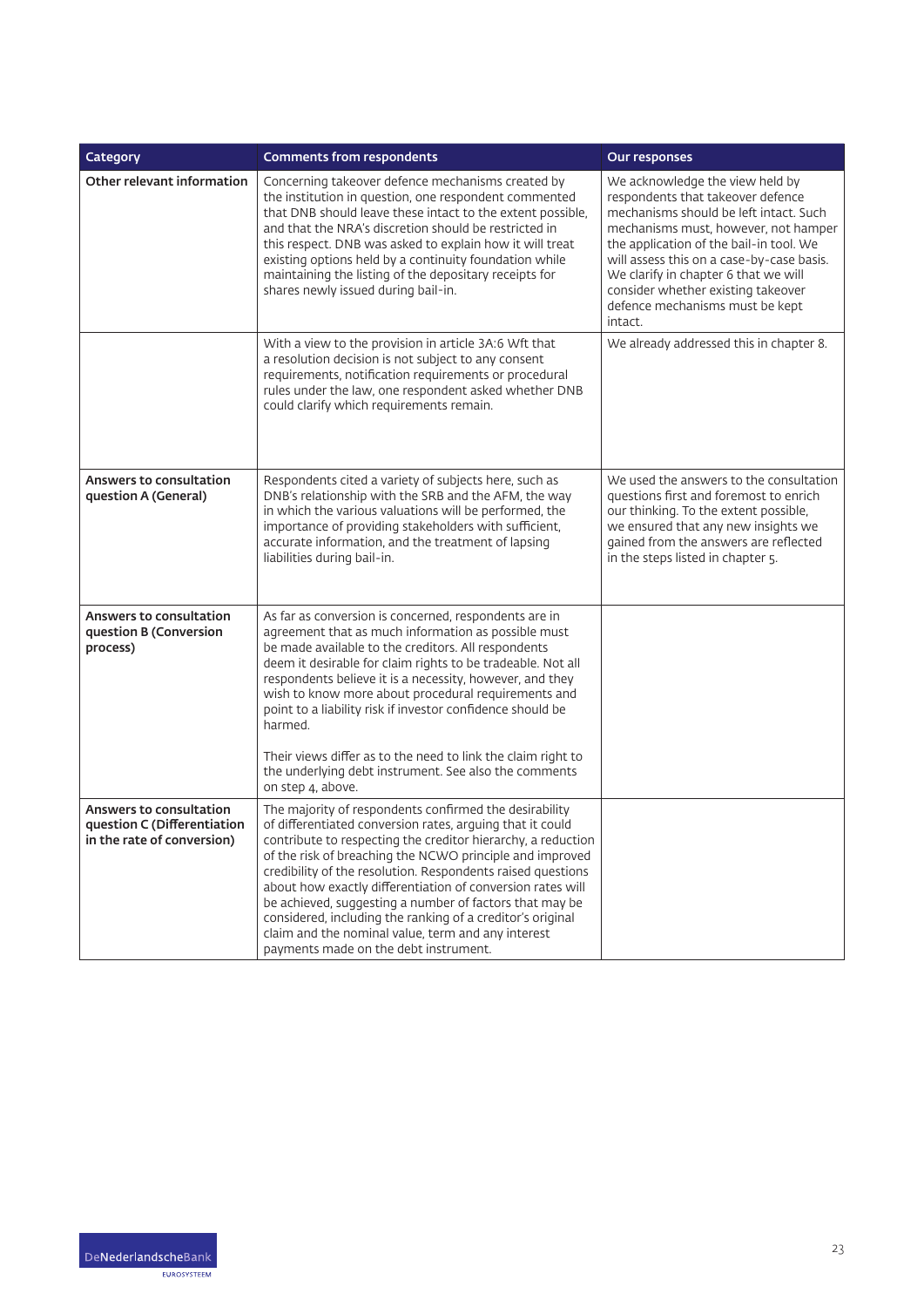## ANNEX 2 – Definitions

In articles 3A:1 and 3A:21 Wft the following definitions are used:

- (1) Common Equity Tier 1 items
- (2) Common Equity Tier 1 instruments
- (3) Instruments of ownership
- (4) Relevant capital instruments
- (5) Debt instruments

These definitions do not completely align.

Ad (1) – Common Equity Tier 1 items as referred to in article 26(1) (b) to (f) CRR: items of the Common Equity Tier 1 capital of an institution, namely: share premium accounts, retained earnings, accumulated other comprehensive income, other reserves and funds for general banking risk. From a civil law perspective, Common Equity Tier 1 items are not claims of or against the entity and cannot be transferred.

Ad (2) - Common Equity Tier 1 instruments: capital instruments that meet the requirements of article 26(1)(a) CRR and are therefore included in the Common Equity Tier 1 capital of the institution. article 26(1)(a) CRR refers to the conditions laid down in articles 28 and 29 CRR. Essentially it concerns shares or comparable instruments issued by mutual societies, cooperatives, savings institutions, etc.

Ad (3) – Instruments of ownership: shares, rights to shares, share certificates, other participation rights or participations in the capital or certificates of those rights and participations, membership rights or comparable rights, claims, options, conversion rights or comparable rights which when exercised can be converted in a right to the acquisition of shares or comparable rights that provide a claim on the capital or own funds of the entity concerned.

Ad (4) – Relevant capital instruments: instruments as referred to in article 2(1)(69) and (73) of the BRRD, namely:

- **a** additional Tier 1 instruments: capital instruments that meet the conditions of article 52(1) CRR; and
- Tier 2 instruments: capital instruments or subordinated debt instruments that meet the conditions of article 63 CRR.

Ad (5) – Debt instruments: obligations and other forms of transferable debt, instruments that create or recognise a debt and instruments that provide the right to acquire debt instruments.

The definitions used in the BRRD and SRMR are, as far as instruments that are included in the capital of an institution are concerned, based on the CRR. These definitions only partially align with the definitions that have been added to the Wft as part of the BRRD transposition. For the sake of legibility, a simplified version of the definitions has been used in this paper.